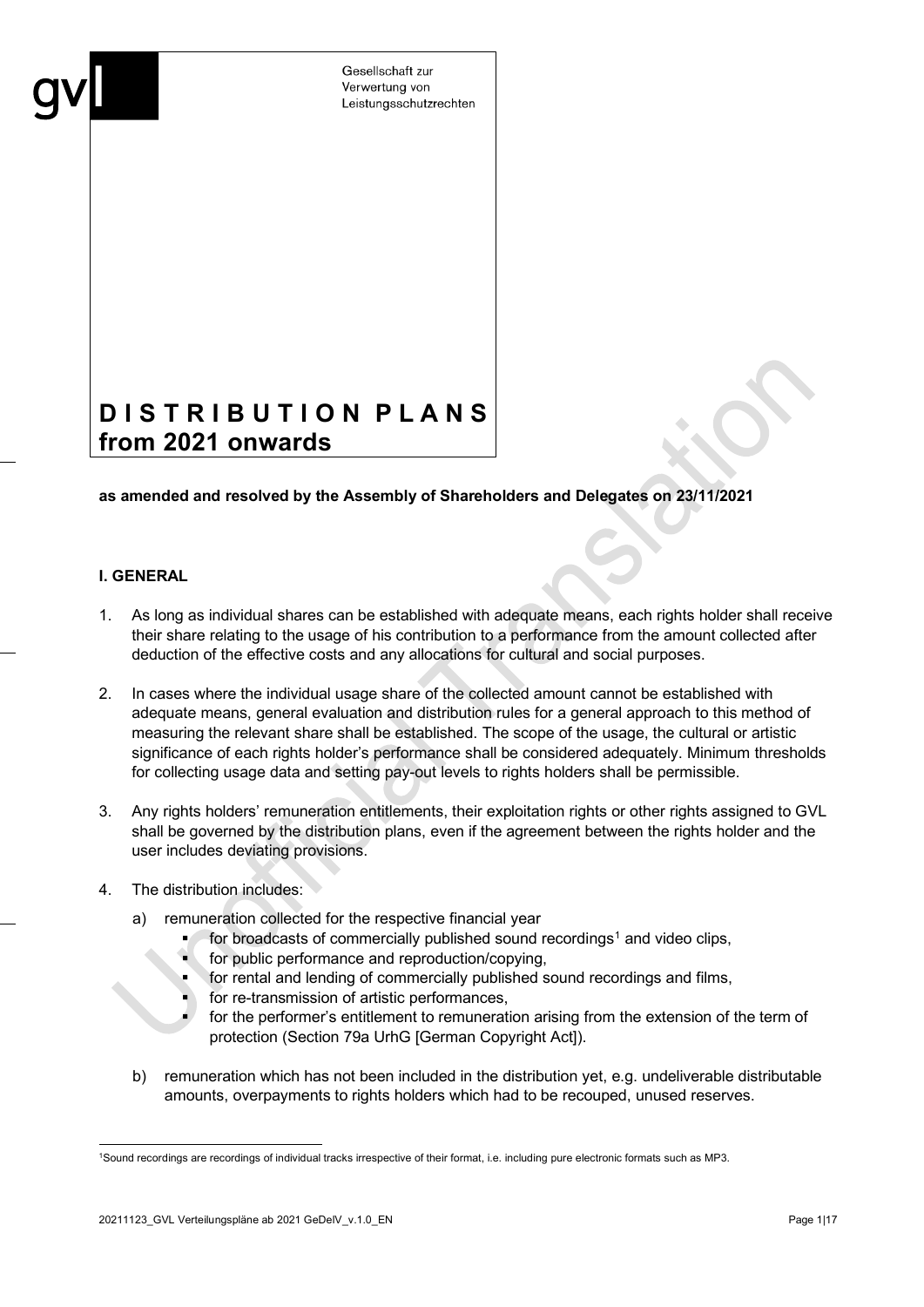

- 5. Collected revenue, interest accrued on funds prior to their distribution and all other revenue including any extraordinary income shall be paid out to rights holders after the necessary administration costs have been deducted. GVL's managing directors shall be authorised to withhold a reserve for economic risks to an extent as they see fit, amounting to a maximum of  $\epsilon$  1,000,000. They must report their respective actions to the supervisory body.
- 6. If GVL gathers retroactive collections for one or several distribution periods already paid for outside its usual business (extraordinary collections), these extraordinary collections shall be calculated as a supplementary percentage to the pay-out made for the relevant distribution period for each distribution budget or [its] subcategory for the distribution period (supplementary distribution). If it is not possible to make a supplementary distribution specific to a certain period, the amounts shall be shared between all distribution periods in question.

If the cost for any adjustments to the distribution is higher than 25% or if the total amount collected ready for an adjustment pay-out is lower than EUR 1m, the collections may be distributed together with other distributable amounts.

7. Up to 5% of the revenue ready for distribution shall be made available for cultural, politico-cultural and social purposes.

#### **II. DISTRIBUTION PLANS**

**1. Distribution Plan No. 1** – for performing artists and producers of sound recordings and video producers

Remuneration for broadcasts of commercially published sound recordings, for the reproduction and the making available of sound recordings shall be allocated 50%/50% between performing artists and record companies, and remuneration for rental and lending of commercially published sound recordings and films shall be allocated 50%/50%. Based on an overall ratio of 55%/45%, remuneration splits for public performance shall be 50%/50% for sound recordings and audiovisual recordings accompanying sound recordings (music video clips), for public performance of radio broadcasts 60%/40% and for public performance of TV broadcasts 90%/10%. The distribution of remuneration arising from private copying shall result from the allocation by ZPÜ to GVL's rights holder groups, including event organisers, and from the relevant share of the repertoire for which they are entitled to rights. Pay-outs already made, based on the previous distribution system, shall be offset against the amounts resulting from the new distribution system and shall either be credited or claimed back.

Remuneration for the re-transmission of performances not related to sound recordings or audiovisual recordings accompanying sound recordings (music video clips), shall be allocated exclusively to the performing artists, just like the rental revenues, as well as the remuneration entitlement arising from the extension of the term of protection (Section 79a UrhG).

Remuneration for audiovisual recordings accompanying sound recordings (music video clips) will be subject to a preliminary allocation of 60% for the producers, and the remuneration for lending of films will be subject to a preliminary allocation of 40% for the performing artists.

The distribution of the remuneration shares among the rights holders in the performer category, and among producers of sound recordings, music video clip producers and among event organisers shall be made in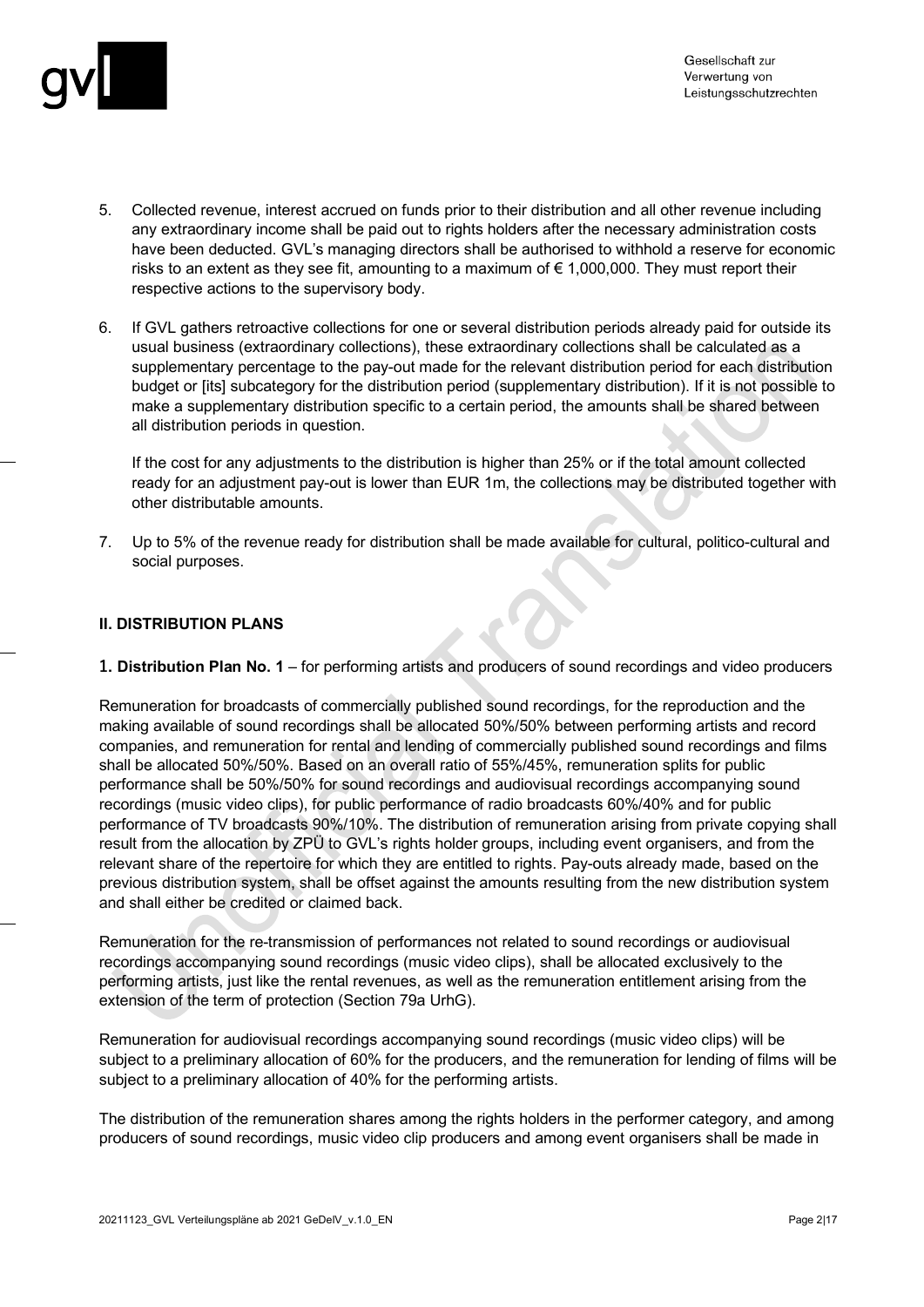

proportion to the performances, sound recordings or music video clips that have been broadcast on national radio or TV in the respective financial year.

#### **2. Distribution Plan No. 2** – for performing artists

#### **a) Basic Principles**

- aa) The distribution to performing artists shall apart from distributions of recordings for the period prior to 2001 where evidence of the contributions cannot be supplied any more – be made separately in each distribution budget and within such budgets separately under the respective sub-budgets. In a first step distribution shares from the different usage categories are allocated to the relevant distribution budgets and sub-budgets. The result is the distributable total amount of the budgets.
- aaa) The basis for the distribution of the budgets is apart from the distribution for sound recordings without any relevant broadcast usage (Distribution Plan No. 2 b) bb) – usually the broadcast of all productions within a distribution budget or sub-budget. The broadcast duration of a production in minutes and seconds shall form the basis for this, and it can be increased or decreased by certain factors such as the share factor or cultural multiplier, transmission time etc. The result is the point value for the duration. In the case of the sub-budgets  $vi. - xii$ . in the budget "audiovisual productions except music video clips", and the sub-budgets ii. for music in radio plays as well as iv. – v. in the budget "radio broadcasts of productions not based on commercially published sound recordings", several productions might be subsumed; the weighting shall be made by applying a blanket / lump-sum factor. The production as such may be subject to a multiplier depending on its genre or work category. This multiplier shall be applied consistently to each sub-budget. Based on broadcasters with different weightings or broadcast durations, each production may obtain a different point value. If several broadcast transmissions took place, they may be subject to a regressive multiplier. For individual subbudgets, the number of broadcast productions shall be taken into account instead of the broadcast duration.

The remuneration calculated for each individual performer per production shall depend on the nature of their contribution to the recording. Depending on the kind of contribution, the respective contribution point value shall be multiplied with the point value of the used production in that specific instance. As far as contributions of specific performers have already been established, their contribution point value shall be used. For contributions not yet specifically established, the contribution point values shall be calculated on the basis of a statistically calculated average number in a line-up. The total points of all rights holders within the distribution budgets or sub-budgets are thus added up. The total amount of the distribution budget and sub-budgets shall be divided by the total points after it has been reduced by a deduction for exploitations that have not been processed so far but can still be reported retroactively. The result thereof is the financial point value of each distribution budget and subbudget. The number of points for each performer for each individual production, multiplied with the financial value per point shall equal the distributable value for each artist per production.

bbb) The basis for the distribution of the budget for sound recordings without any relevant broadcast usage (Distribution Plan No. 2 b) bb) are the reported licence revenues of a licensee for public performance and its pro-rata share in the public performance usage of a recording. The distributable amounts for the performing artists shall be determined by a pro-rata share of the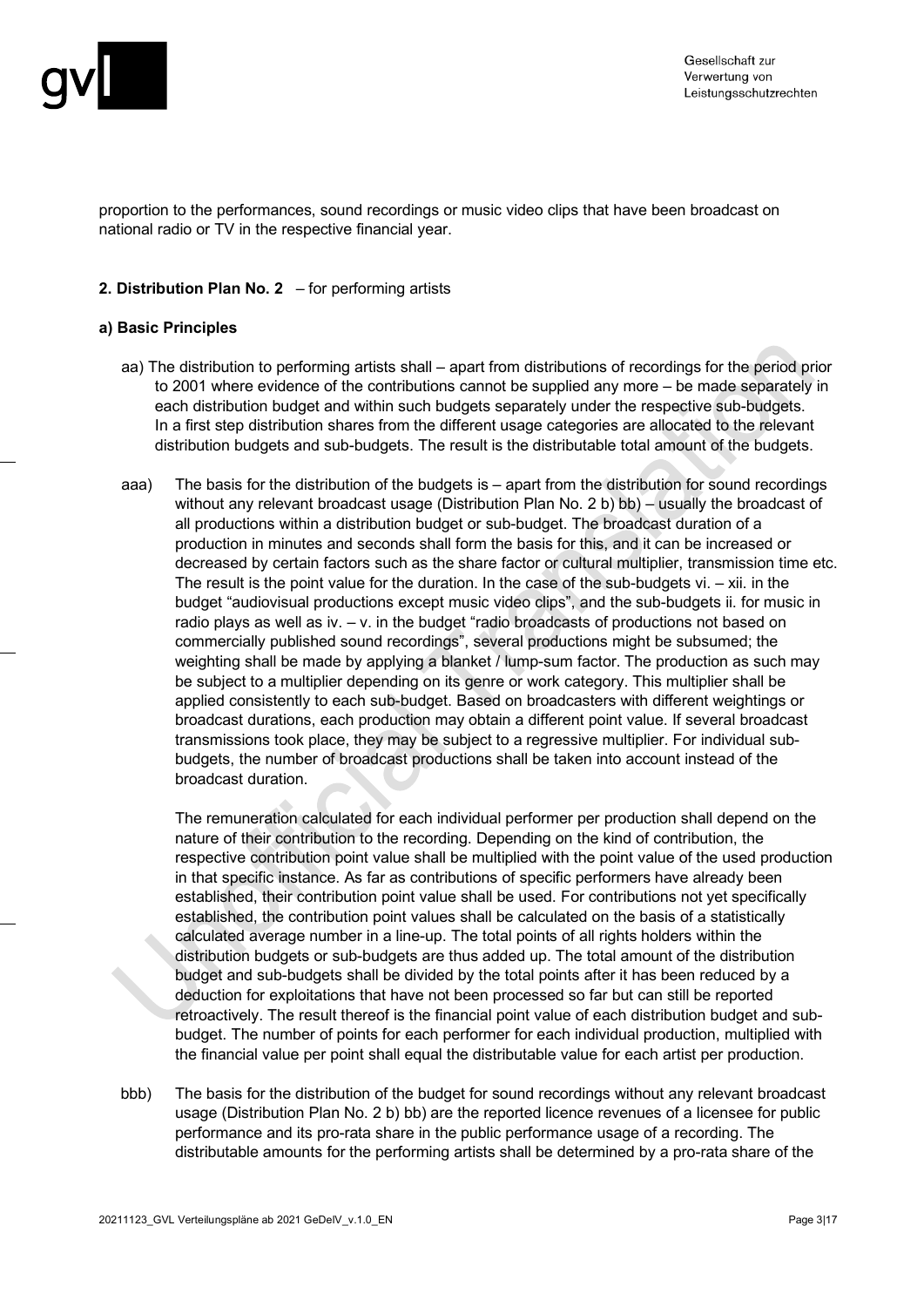

reported licence revenues pursuant to Distribution Plan No. 2 b) bb) per recording.

- ccc) In cases where a usage-based distribution based on the analysis of all broadcast products is deemed uneconomical for individual sub-budgets, the Assembly of Shareholders and Delegates may resolve that these sub-budgets are distributed based on different parameters such as individual/personal claims.
- bb) The distribution usually takes place once a year based on the annual distribution to be made per distribution budget or sub-budget. Pay-out dates may differ depending on distribution budget or sub-budget. As a rule, the distribution of rights' remuneration shall take place nine months after the end of the financial year during which it was collected, at the latest; except thereof are cases where there are objective grounds preventing GVL to do so. The Associates' and Delegates' Assembly may decide that distributions take place in shorter periods. For certain sub-budgets, it may also decide that the remuneration can be combined for several years if the distribution cost is disproportionate to the distributable amount.
- cc) Performing artists shall usually only receive pay-outs of individual allocations if, subject to any applicable tax or other deductions, a minimum amount of EUR 5.00 is reached. Allocated amounts not paid out shall be credited to the rights holder for a later distribution.
- dd) In order to be entitled to get a share of the remuneration, performing artists need to register their contributions with GVL. Rights holders shall be obliged to provide GVL with evidence of their contributions if they are prompted to do so.
- ee) The share reserved for rights holders whose contribution has not yet been established in line with dd) shall be calculated based on the reported usages of the relevant productions, increased by a risk premium for productions that have not been reported to GVL, but are relevant for distribution. Rights holders may establish their claims up to three years after the financial year during which income was collected for the rights has lapsed. In the fourth year, reserves still available must be dissolved and distributed on an accrual basis, as long as the total amount per distribution is more than EUR 500,000. In case the amount falls short of EUR 500,000, it can be allocated to the next regular distribution.
- ff) Any amounts still available after the statutory retention period pursuant to ee) has lapsed shall be paid as final distribution within the relevant distribution budgets or sub-budgets. In cases where the amount of rights holders' claims related to a sub-budget exceed the reserves available for it, the Assembly of Shareholders and Delegates can resolve that non-distributable collections from another distribution budget or sub-budget pursuant to Section 30 VGG [Collecting Societies' Act] may be used for the settlement of such claims.
- gg) The Assembly of Shareholders and Delegates may resolve that the non-distributable revenues pursuant to ff) may, pursuant to Section 30 VGG, be used for social and cultural purposes.
- hh) The following basic principles shall apply for qualifying contributions with the exception of the distribution for sound recordings without any relevant broadcast usage (Distribution Plan No. 2 b) bb): Depending on the nature of their contribution, different weightings shall be applied to artists'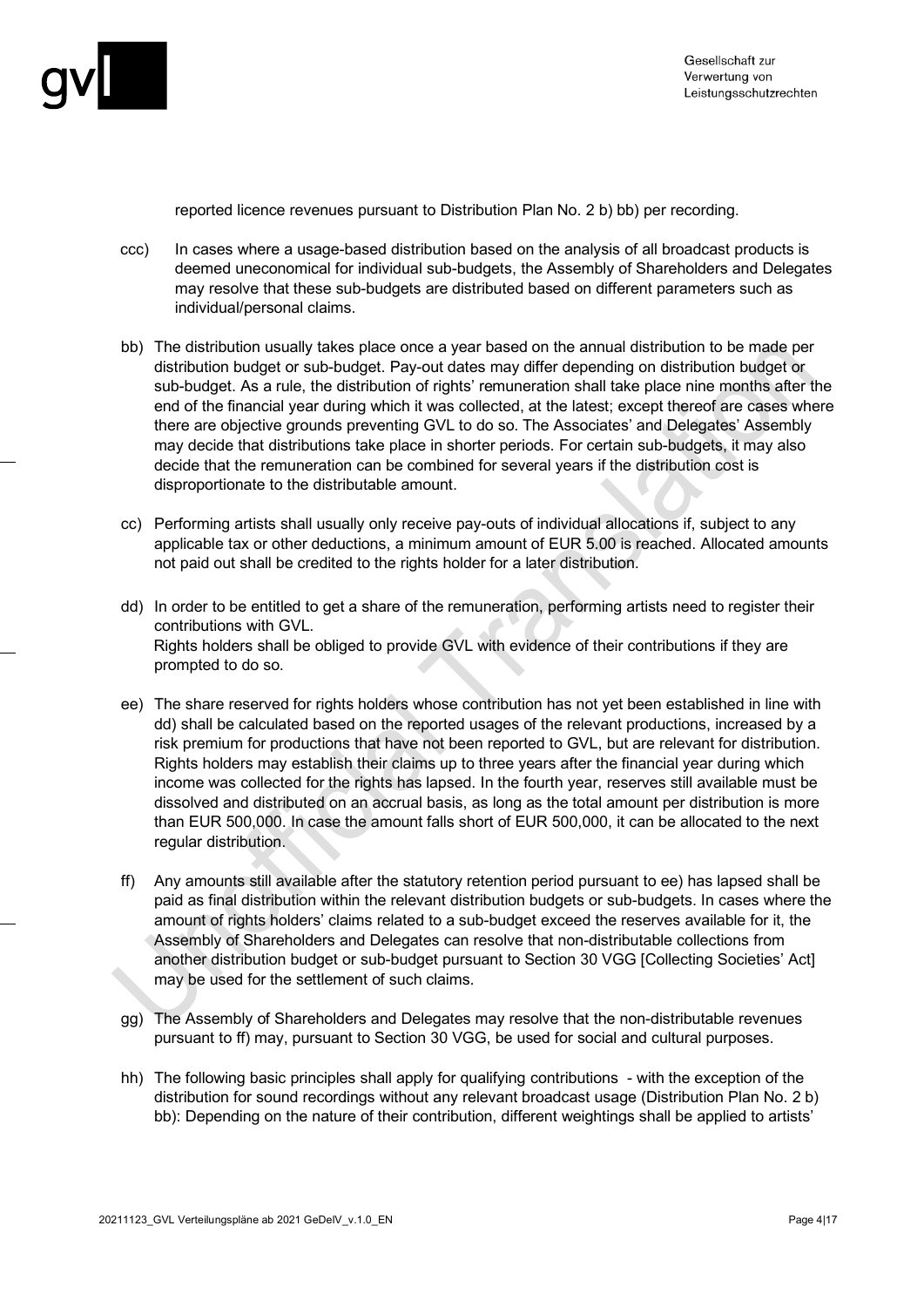

performances. On the basis of **Annex 1** the contributions are categorised (role and function) and a point value is allocated to each category.

aaa) A maximum contribution of one artistic music producer shall be considered per recording and/or live transmission. If several artistic music producers made a contribution, their share shall be reduced proportionately.

In cases where a contribution as a conductor is determined, it is not possible for the artist to be considered additionally as an artistic producer or studio conductor.

bbb)

If performing artists have contributed to a recording in more than one different artistic role, the role with the highest point value shall be fully considered, the second contribution only with the lowest point value. Further performances/contributions shall not be considered at all.

The following additional provisions shall apply to AV productions:

- Only one of the two different artistic contributions to be considered can have a performing character. The other one will be valued in conducting terms only (Dubbing, spoken word and stage directors, conductors, artistic producers, studio conductors).
- contributors to AV productions pursuant to AV sub-budget vii. (individual contributions in non-fictional formats) shall be considered only once per production; their highest contributory role shall be applied.

The following additional provisions shall apply to radio productions:

- Music contributors to radio productions pursuant to AV sub-budget ii. (radio plays, readings) shall be considered only once per production; their highest contributory role shall be applied.
- ccc) For recordings with contributions by performer ensembles, the total number of musicians in the ensemble is deduced from the actual number of parties contributing to the recording. Replacements shall receive the full point value.

A performer ensemble shall be a body established long-term including a minimum of 10 members who are linked to this ensemble in a setup often identical over a long period of time. Its members can be singers, instrumentalists or dancers.

Permanent members of the ensemble may usually only report their contribution via a representative they elected or who has been appointed by the board of the ensemble. The rules applicable for the respective board shall apply in cases of electing and deselecting representatives for ensembles. As a rule, only those members of the ensemble shall receive remuneration who have actually contributed to the productions which qualify for distribution. In cases where it is not possible to identify all contributors any longer, the remuneration shall be distributed on a pro rata basis to all members of the ensemble who have been members of said ensemble during the year where the production qualifying for distribution was made (solidarity distribution). The solidarity distribution can also take place if a binding resolution of the representative of the ensemble can be proven. Replacements must register their contributions themselves.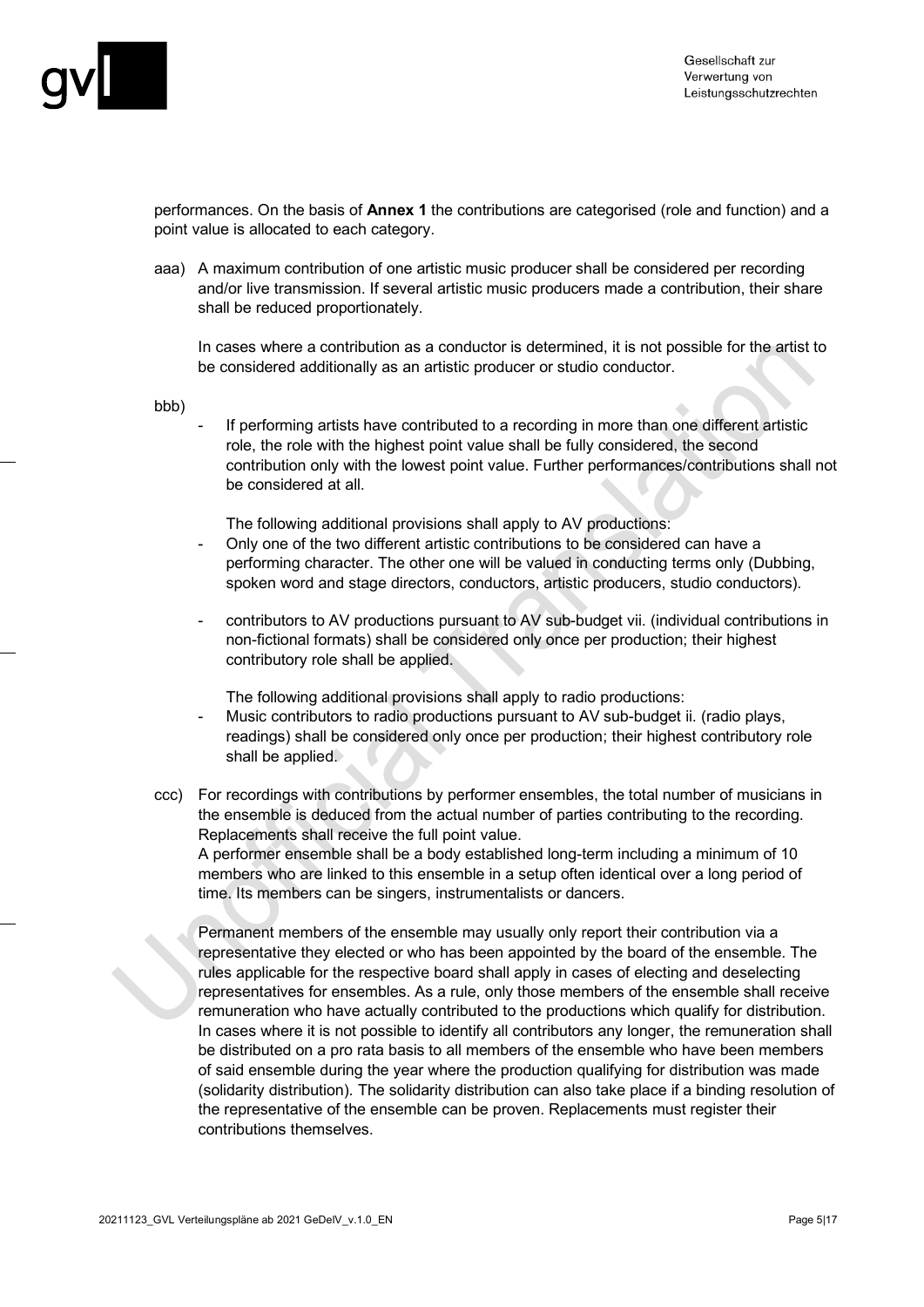

For the sub-budgets vi. - xii. in the budget "audiovisual productions except music video clips", the sub-budgets ii. for music in radio plays and iv. - v. in the budget "radio broadcasts of productions not based on commercially published sound recordings", solidarity distribution applies without exception.

Permanent members of an ensemble without a representative must carry out their registrations independently and autonomously. Confirmation of the registration of their contributions requires a complete list of all contributors for the production in question.

Remuneration of the productions qualifying for distribution shall only be paid to GVL rights holders who were actual contributors and have been registered.

#### **b) Creation of distribution budgets**

The distributable amounts for performing artists shall first be allocated to various distribution budgets. These are distributed independently from one another to the rights holders who are entitled to receive remuneration pursuant to distribution plans specific to the relevant distribution budgets. Within each distribution budget, fixed shares may be determined for sub-categories which in turn may be distributed independently.

The following distribution budgets shall attract the following revenue shares:

aa) **Commercially published sound recordings broadcast** during the distribution year in radio and TV programmes that are subject to analysis

Revenue for this category shall consist of 100% of sound recordings' broadcast remuneration, 99.7% of sound recordings' public performance remuneration, 75% of private copying audio remuneration, 5% of private copying video remuneration and 67.897% of lending remuneration of the relevant distribution year.

#### bb) **Sound recordings which had public performance usages during the distribution year and a broadcast use of less than 200 broadcast minutes[2](#page-5-0)**

For this purpose, the following is reserved: 0.3% of the income from the public performance of sound recordings.

#### cc) **Music video clips (audiovisual recordings)**

Revenue for this category shall consist of 100% of video clips' broadcast remuneration, 100% of video clips' public performance remuneration, 1.85% of private copying video remuneration, 10% of rental remuneration and 0.363% of lending remuneration.

<span id="page-5-0"></span><sup>2</sup>The Distribution Plan is preliminary in that regard. The level of this provision will be determined by the Assembly of Shareholders and Delegates in a timely manner.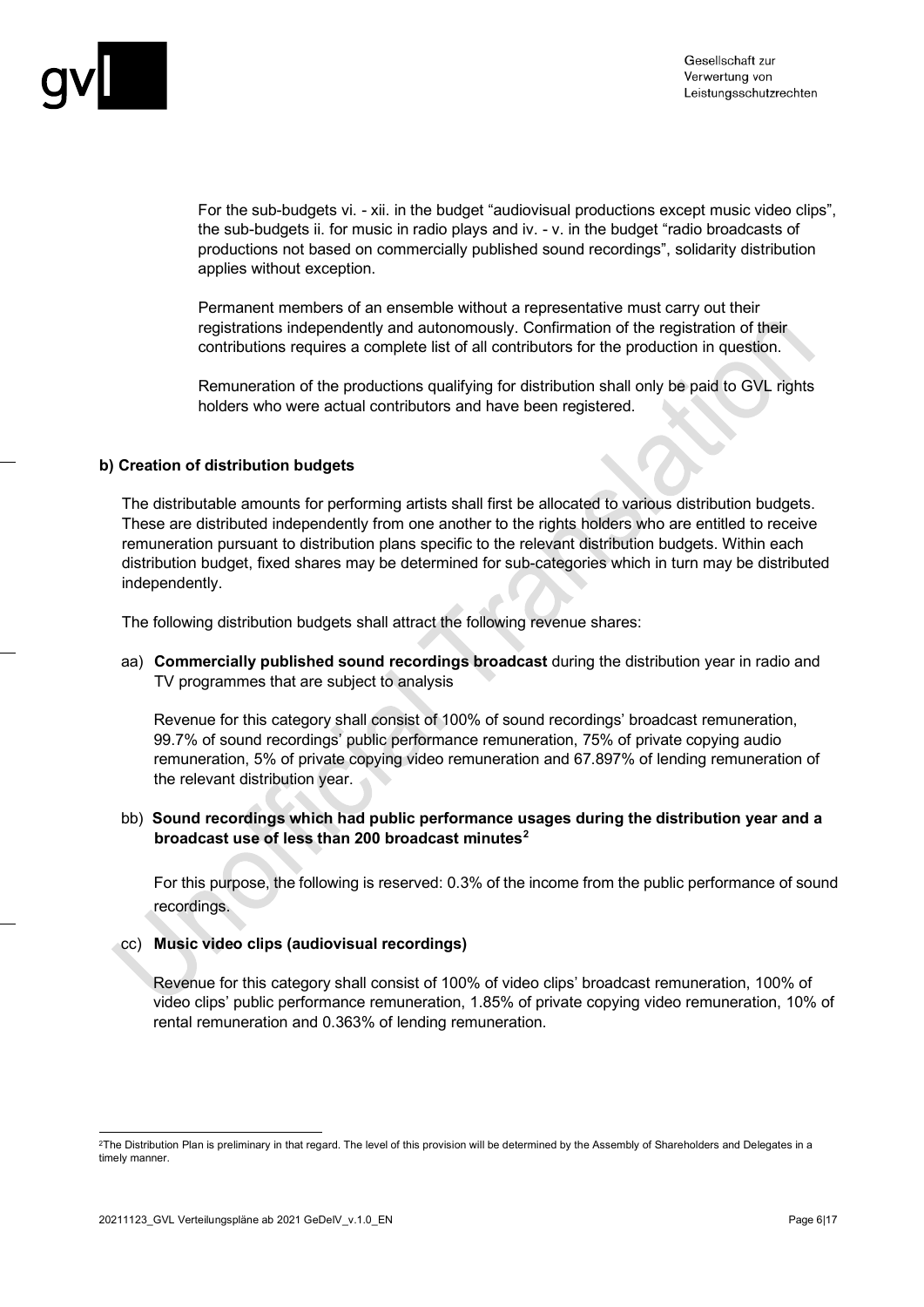

#### dd) **Radio broadcasts of productions not based on commercially published sound recordings**

Revenue for this category shall consist of 100% of the public performance remuneration of radio broadcasts, 25% of private copying audio and 100% of retransmission remuneration of any other artistic audio productions.

#### ee) **Audiovisual Productions except music video clips**

Revenue for this category shall consist of 100% of the remuneration for public performance of TV broadcasts, 93.15% of private copying video remuneration, 90% of rental remuneration, 5% of lending remuneration and 100% of retransmission remuneration for any other artistic video productions.

#### **c) Individual distribution of the distribution budgets per distribution budget.**

aa) **Commercially published sound recordings broadcast** during the distribution year in radio and TV programmes that are subject to analysis

The distribution shall be made to rights holders which have contributed to commercially published sound recordings, subject to the qualifying total broadcast duration per recording during the distribution year (aaa) and the nature of their contribution to the recording (bbb).

aaa) Total broadcast duration per recording

The broadcast duration of a sound recording shall be taken into account based on broadcasters subject to analysis and to a weighting system pursuant to **Annex 2**. The selection and weighting of broadcasters subject to analysis in the sound recordings distribution in **Annex 2** shall be made on the basis of the criteria in **Annex 8**, item I:

Minutes broadcast via the "night programme of ARD" shall only count for the broadcaster in charge of the programme.

Title music, trailers/logos and jingles shall be weighted with 10% of the broadcast duration of a programme provided that they stem from various sound recordings. For all other types of usage, the broadcast duration shall be weighted in full.

"Weighted" broadcast minutes shall only be considered per distribution year, per recording, as follows:

over 30,000 to 60,000 example to 90% over 60,000 to 90,000 80% over 90,000 to 120,000 70% over 120,000 to 150,000 60% over 150,000 to 180,000 50% over 180,000 **40% only** 

# Weighted broadcast minutes Percentage considered for calculation

bbb) Nature of contribution to the recording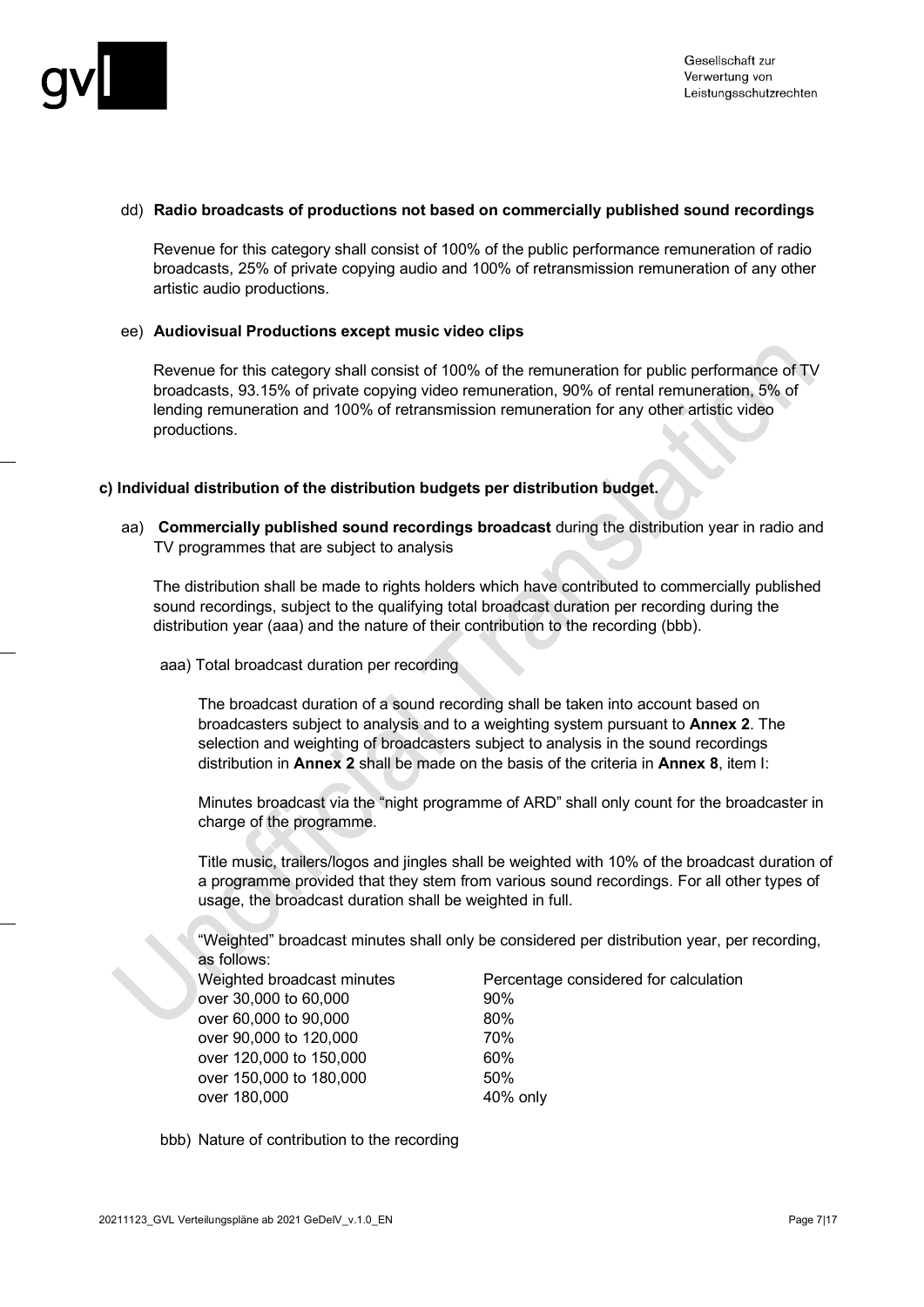

Depending on the nature of the contribution the point value pursuant to **Annex 1** shall be applied. Narrators and literary directors shall be considered consistently without any further differentiation within the featured and non-featured categories. Music contributions to word productions shall be weighted with 25%. Music contributors to word productions shall not receive more than a joint share of 20% of the remuneration which is allocated to contributions to word productions.

#### bb) **Sound recordings which had public performance usages during the distribution year and a broadcast use of less than 200 broadcast minutes[3](#page-7-0)**

The distribution shall be made to rights holders who contributed to commercially published sound recordings which generated a lower broadcast use than 200 broadcast minutes and which were demonstrably used by way of public performance. The distribution shall be calculated on the basis of the reported public performance licensing income of a licensee and the share of the respective sound recording in the total exploitation by the respective licensee.

The result thereof is the distribution amount per recording. The share allocable to the performers shall be relevant. The share of the party submitting the report shall depend on the number of contributors and their respective role. It shall be reduced by an administration cost rate of 15%. The process can only be used if the pay-out for the party submitting the report is at least EUR 10.00. In cases where the licensing revenues stem from various exploitation categories, the share relating to the exploitation category for which the public performance was established shall be taken as a basis.

#### cc) **Music video clips (audiovisual recordings)**

The broadcast duration of a music video clip shall be taken into account based on broadcasters subject to analysis and weighting pursuant to **Annex 2**. The selection and weighting of broadcasters subject to analysis in the music video clip distribution in **Annex 2** shall be made on the basis of the criteria in **Annex 8**, item I:

The distribution shall be made analogously to the distribution of sound recordings in TV broadcasts subject to the provision that the authors of the film work shall be paid for this usage as GVL rights holders, just like performing artists.

#### dd) **Radio broadcasts of productions not based on commercially published sound recordings**

The distribution shall be made to rights holders which have contributed to sound recordings which were not commercially published, in accordance with the relevant sub-budgets (aaa), the qualifying total broadcast duration per recording during the distribution year (bbb) and the nature of their contribution to the recording (ccc).

aaa) For this distribution budget, the following sub-budgets shall be created.

i. Commissioned broadcasts (broadcasters' own productions) – music (recordings and live broadcasts): the sub-budget is subject to weighting factor 1

<span id="page-7-0"></span> $3$  The Distribution Plan is preliminary in that regard. The level of this provision will be determined by the Assembly of Shareholders and Delegates in a timely manner.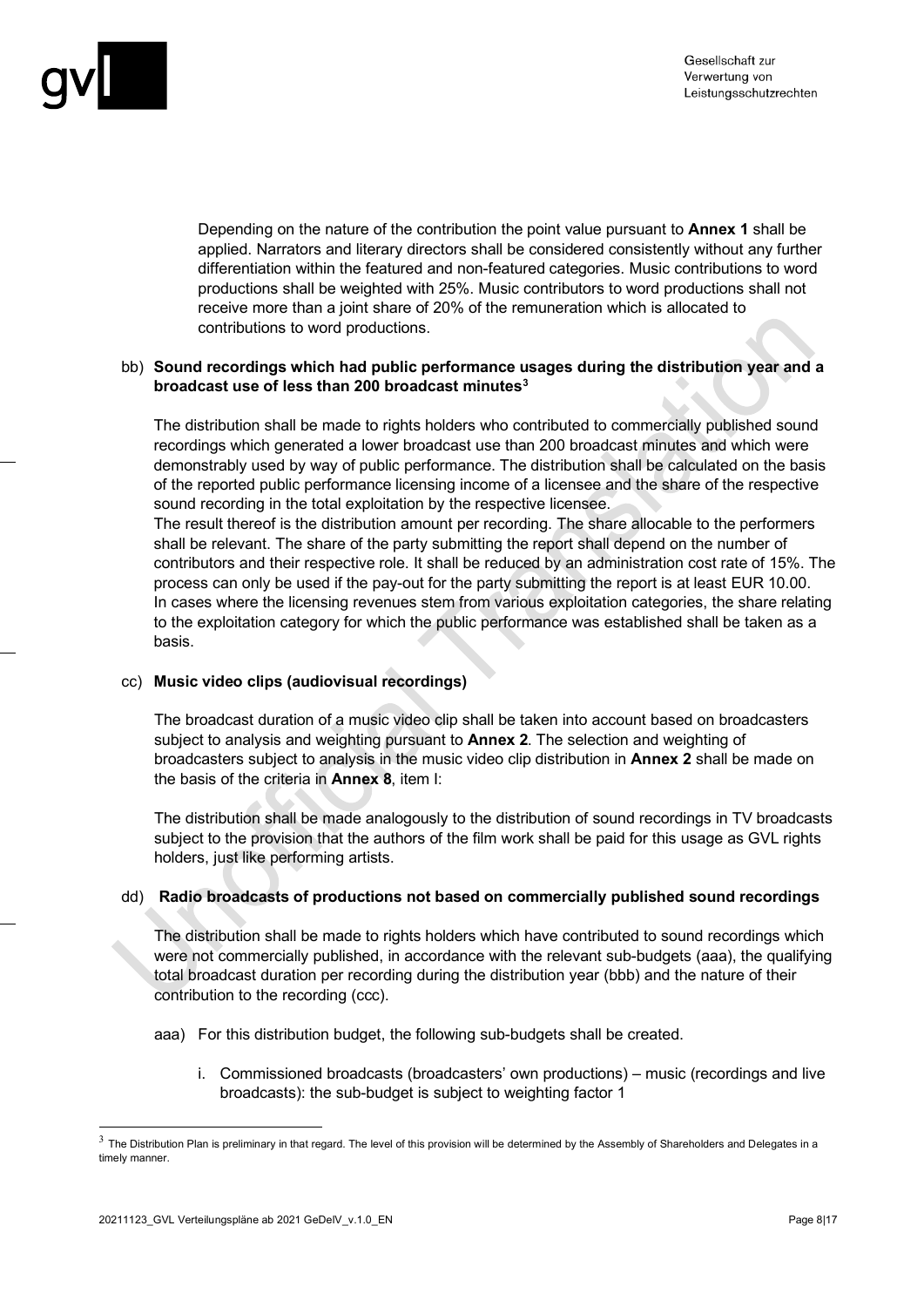

- ii. Radio plays and readings. The sub-budget is subject to weighting factor 1.
- iii. Small literary formats. The sub-budget is subject to weighting factor 0.9.
- iv. Jingles (radio self-promotion) The sub-budget is subject to weighting factor 0.2 and comprises a maximum of 1.72 % of the distribution budget.
- v. Advertising. The sub-budget is subject to weighting factor 0.2 and comprises a maximum of 0.18% of the distribution budget.
- bbb) Total broadcast duration of the sound recording

The broadcast duration of a recording shall be taken into account pertaining to sub-budgets i.-iii.). With regards to sub-budgets iv.-v., the broadcast duration shall be taken into account. The selection and weighting of broadcasters for the distribution budget "Broadcasts of productions that have not been released on commercially published sound recordings" in **Annex 3** shall be made pursuant to **Annex 8**, item II:

The following tiers shall apply for the calculation of broadcast minutes:

i. Broadcasters' own music productions

"Weighted" broadcast minutes shall only be considered per distribution year, per recording, as follows:

over 15,000 to 30,000 90% over 30,000 to 45,000 80% over 45,000 to 60,000 70% over 60,000 to 75,000 60% over 75,000 to 90,000 over 90,000 40% only

Weighted broadcast minutes considered percentage for calculation

ii. Radio plays and readings

For spoken word contributors, the following shall apply: The first broadcast and the following three broadcasts shall be considered as 100% each, the fifth to the ninth broadcast with 50% each and the tenth and any further broadcasts with 10% each. The count of broadcasts shall relate to the entire usage period since 1 January 2010. Uses for music contributions shall be rated as follows:

|   | 1-4 broadcasts:     | 14 |
|---|---------------------|----|
| - | 5-10 broadcasts:    | 29 |
|   | 11-20 broadcasts:   | 35 |
|   | from 21 broadcasts: | 43 |

The factors contain the weighting for share, culture and degression.

#### iii. small literary formats

In this sub-budget, the number of broadcasts is not subject to a regressive multiplier.

iv. Jingles (radio self-promotion)

#### Uses shall be rated as follows:

- 1-25 broadcasts: 13
- 26-50 broadcasts: 26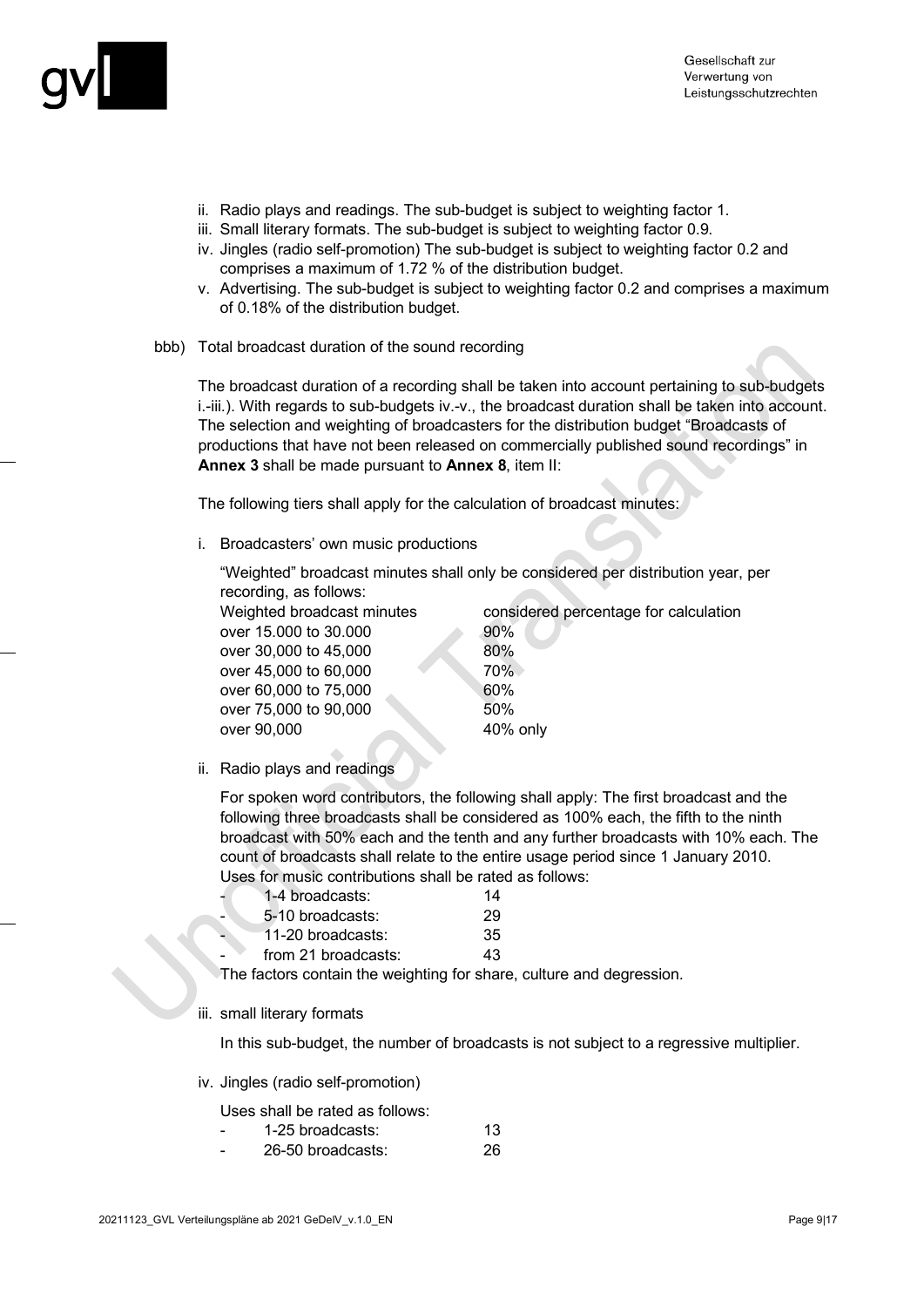

| $\overline{\phantom{0}}$ | 51-500 broadcasts:   | 60  |
|--------------------------|----------------------|-----|
| $\overline{\phantom{0}}$ | from 501 broadcasts: | 303 |

The factors contain the weighting for share, culture and degression.

#### v. Advertising

Uses shall be rated as follows:

| 1-50 broadcasts:       | 26  |
|------------------------|-----|
| 51-200 broadcasts:     | 79  |
| $201-1000$ broadcasts: | 145 |

from 1001 broadcasts: 384

The factors contain the weighting for share, culture and degression.

ccc) Nature of the contribution to the recording

Depending on the nature of the contribution the point value pursuant to **Annex 1** shall be applied.

Narrators and literary directors shall be considered consistently without any further differentiation within the featured and non-featured categories. Music contributions to radio plays and readings containing music shall be weighted with 25%. Contributions to jingles or advertising shall be weighted at 25%.

In the case of feature productions, neighbouring rights of the contributing speakers and literary directors shall only attract 25% of the usual point value.

Music contributors to radio plays shall not receive more than a joint share of 20% of the remuneration which is allocated to contributions to radio plays.

#### ee) **Audiovisual productions except music video clips**

A distribution shall be made to rights holders which have contributed to commercially published audiovisual recordings, in accordance with the relevant sub-budgets (aaa), the qualifying total broadcast duration per production during the distribution year (bbb) and the nature of their contribution to the production (ccc).

aaa) For this distribution budget, the following sub-budgets shall be created:

- i. Concert, ballet, opera, theatre: The sub-budget is subject to weighting factor 1.
- ii. Cabaret, comedy programmes. The sub-budget is subject to weighting factor 0.9.
- iii. Cinema movies: The sub-budget is subject to weighting factor 1.
- iv. TV movies, short films, TV series, comedy series: the sub-budget shall be subject to weighting factor 0.9
- v. Daily soaps / telenovelas. The sub-budget is subject to weighting factor 0.3.
- vi. Documentary soaps, courtroom shows. The sub-budget is subject to weighting factor  $0.1.$
- vii. Individual performances (such as live performances of music or comedy, fictional scenes, cartoon scenes) in non-fictional formats ("Aktenzeichen XY", childrens'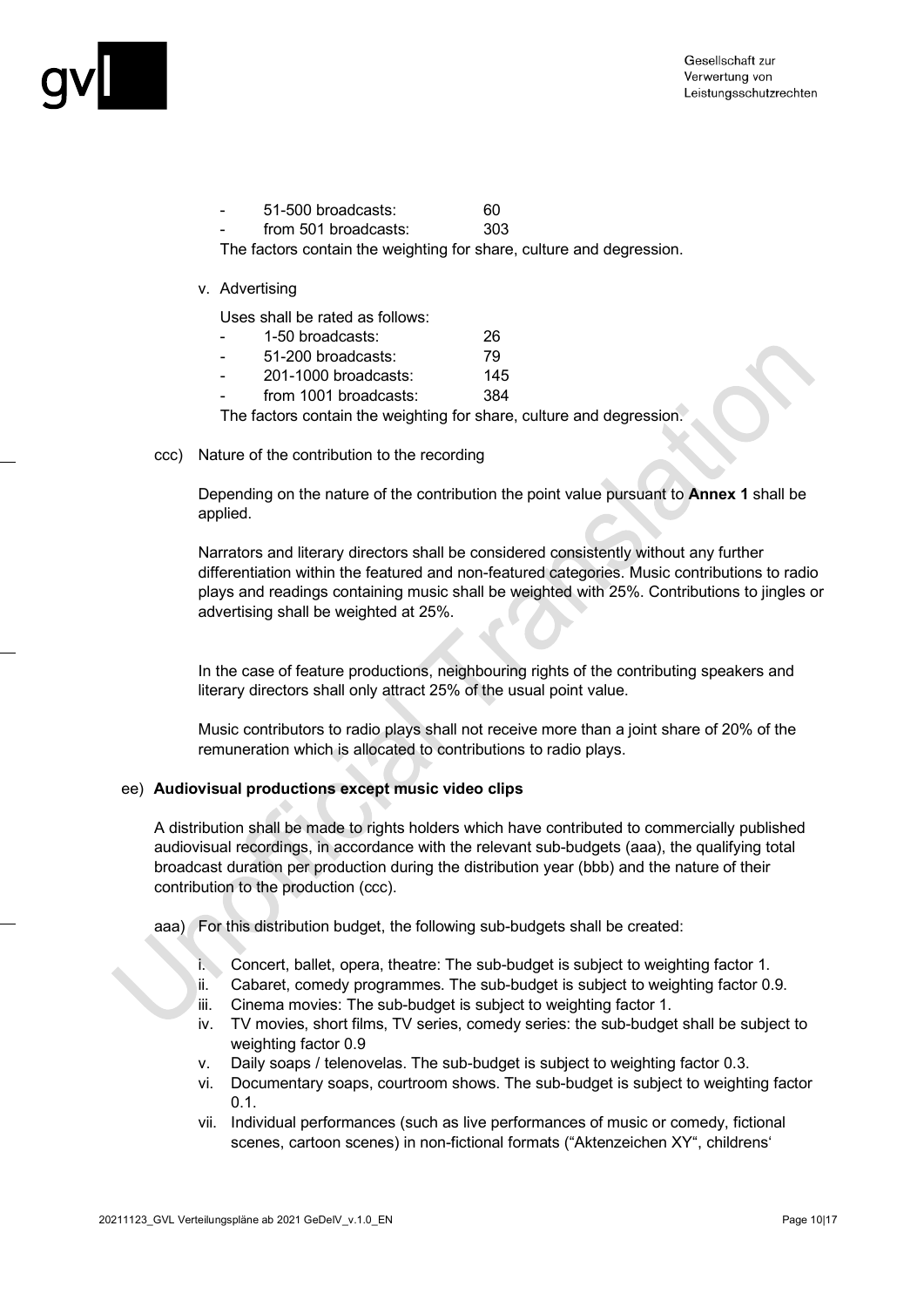

programmes, shows), other

The sub-budget is subject to weighting factor 1.

- viii. Jingles (TV self-promotion) The sub-budget is subject to the weighting factor 0.2 and comprises a maximum of 1.26 % of the distribution budget.
- ix. Advertising. The sub-budget is subject to the weighting factor 0.2 and comprises a maximum of 2.80 % of the distribution budget.
- x. Documentary cinema films. The sub-budget is subject to weighting factor 1.
- xi. Documentary TV productions. The sub-budget is subject to weighting factor 0.9.
- xii. Title and background music in other formats. The sub-budget is subject to weighting factor 0.9.
- bbb) Total broadcast duration of the sound production

The broadcast duration and the transmission time of a production pertaining to sub-budgets i.- vii. and x.-xi.) With regards to sub-budgets viii.-ix., the broadcast duration shall not be taken into account. The basis shall be the broadcasters subject to analysis and weighting pursuant to **Annex 4.** The selection and weighting of broadcasters subject to analysis for the distribution of audiovisual productions (except music video clips) in **Annex 4** shall be made on the basis of the criteria in **Annex 8**, item III:

The following tiers shall apply for the calculation of broadcast minutes:

- i. Concert, ballet, opera, theatre: The first broadcast and the following three broadcasts shall be considered as 100% each, the fifth to the ninth broadcast with 50% each and the tenth and any further broadcasts with 10% each.
- ii. Cabaret, comedy programmes. The first broadcast and the following three broadcasts shall be considered as 100% each, the fifth to the ninth broadcast with 50% each and the tenth and any further broadcasts with 10% each.
- iii. Cinema movies: The first broadcast and the following three broadcasts shall be considered as 100% each, the fifth to the ninth broadcast with 50% each and the tenth and any further broadcasts with 10% each.
- iv. TV films, short films, TV series, comedy series: The first broadcast and the following three broadcasts shall be considered as 100% each, the fifth to the ninth broadcast with 50% each and the tenth and any further broadcasts with 10% each.
- v. Daily soaps / telenovelas. The first broadcast and the following three broadcasts shall be considered as 100% each, the fifth to the ninth broadcast with 50% each and the tenth and any further broadcasts with 10% each.
- vi. Documentary soaps, courtroom shows: If the contribution is in relation to continued productions, they are reported together. The uses are rated as follows:
	- 1-100 broadcasts: 814 - 101-250 broadcasts: 1881
	- 251-500 broadcasts: 2332
	- from 501 broadcasts: 2935

The factors contain the weighting for share, culture and degression.

vii. Individual performances (such as live performances of music or comedy, fictional scenes, cartoon scenes) in non-fictional formats ("Aktenzeichen XY", childrens' programmes, shows), other: : If the contribution is in relation to several individual parts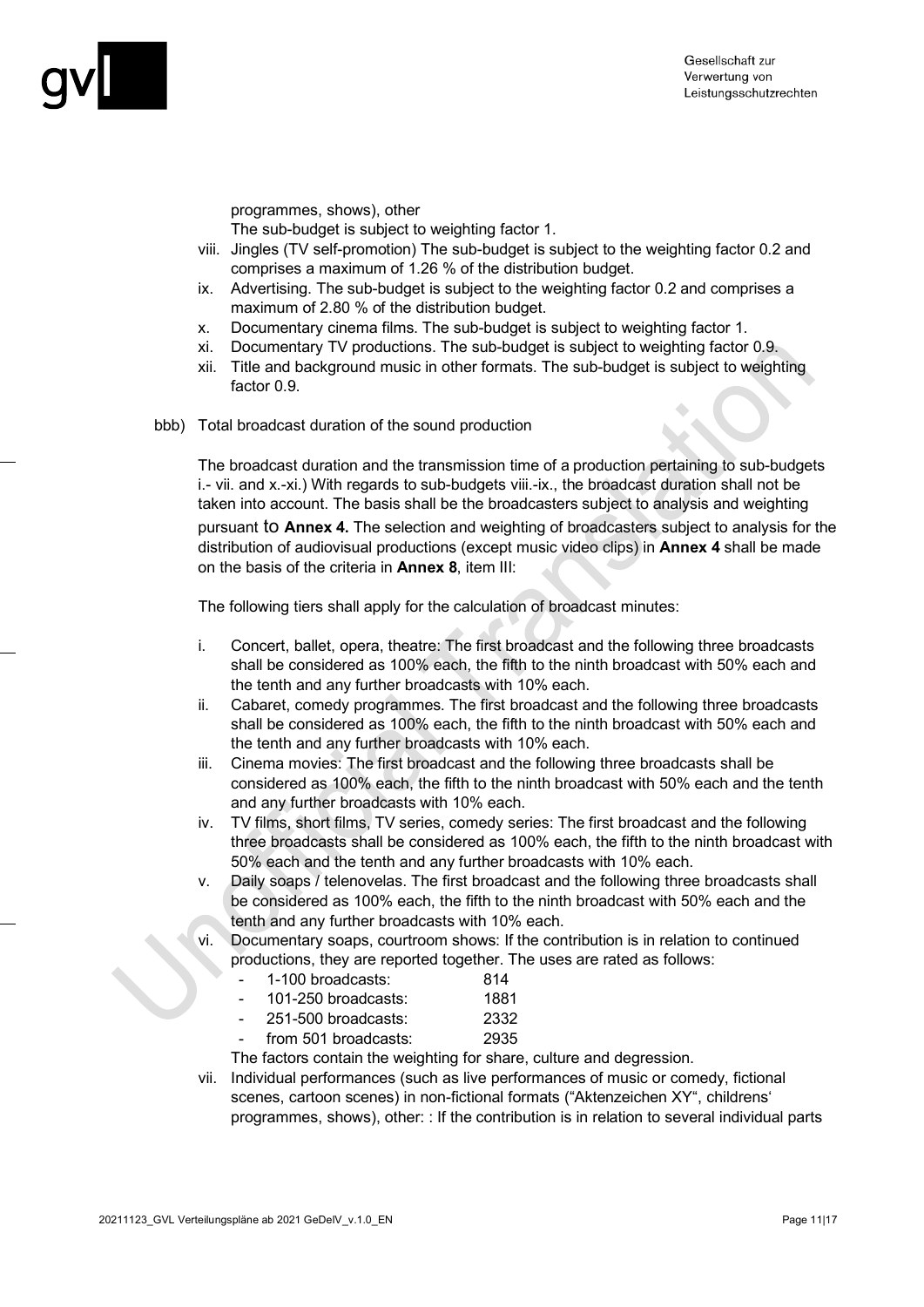

of a broadcast or a continued production, they are reported together. The uses are rated as follows:

| 1-10 broadcasts: | 105 |
|------------------|-----|
|                  |     |

- 11-50 broadcasts: 359
- 51-250 broadcasts: 682

from 251 broadcasts: 1813 The factors contain the weighting for share, culture and degression. .

viii. Jingles:

The uses are rated as follows:

- 1-5 broadcasts: 88
- 6-10 broadcasts: 165
- 11-100 broadcasts: 360
- from 101 broadcasts: 1688

The factors contain the weighting for share, culture and degression

ix. Advertising:

The uses are rated as follows:

- 1-100 broadcasts: 1477
- 101-300 broadcasts: 3803
- 301-1000 broadcasts: 5645
- from 1001 broadcasts: 10070

The factors contain the weighting for share, culture and degression.

#### x. Documentary cinema films. The uses are rated as follows:

| 1-4 broadcasts:   | 59  |
|-------------------|-----|
| 5-10 broadcasts:  | 121 |
| 11-20 broadcasts: | 148 |

from 21 broadcasts: 181

The factors contain the weighting for share, culture and degression.

xi. Documentary TV productions: If the contribution is in relation to continued productions, they are reported together. The uses are rated as follows:

| 1-4 broadcasts:     | 47  |
|---------------------|-----|
| 5-20 broadcasts:    | 147 |
| 21-40 broadcasts:   | 195 |
| from 41 broadcasts: | 249 |

The factors contain the weighting for share, culture and degression.

xii. Title and background music in other formats: If the contribution is in relation to continued productions, they are reported together. The uses are rated as follows:

- 1-5 broadcasts: 58
- 6-10 broadcasts: 108
- 11-100 broadcasts: 236
- from 101 broadcasts: 1106

The factors contain the weighting for share, culture and degression.

The count of broadcasts shall relate to the entire usage period since 1 January 2010.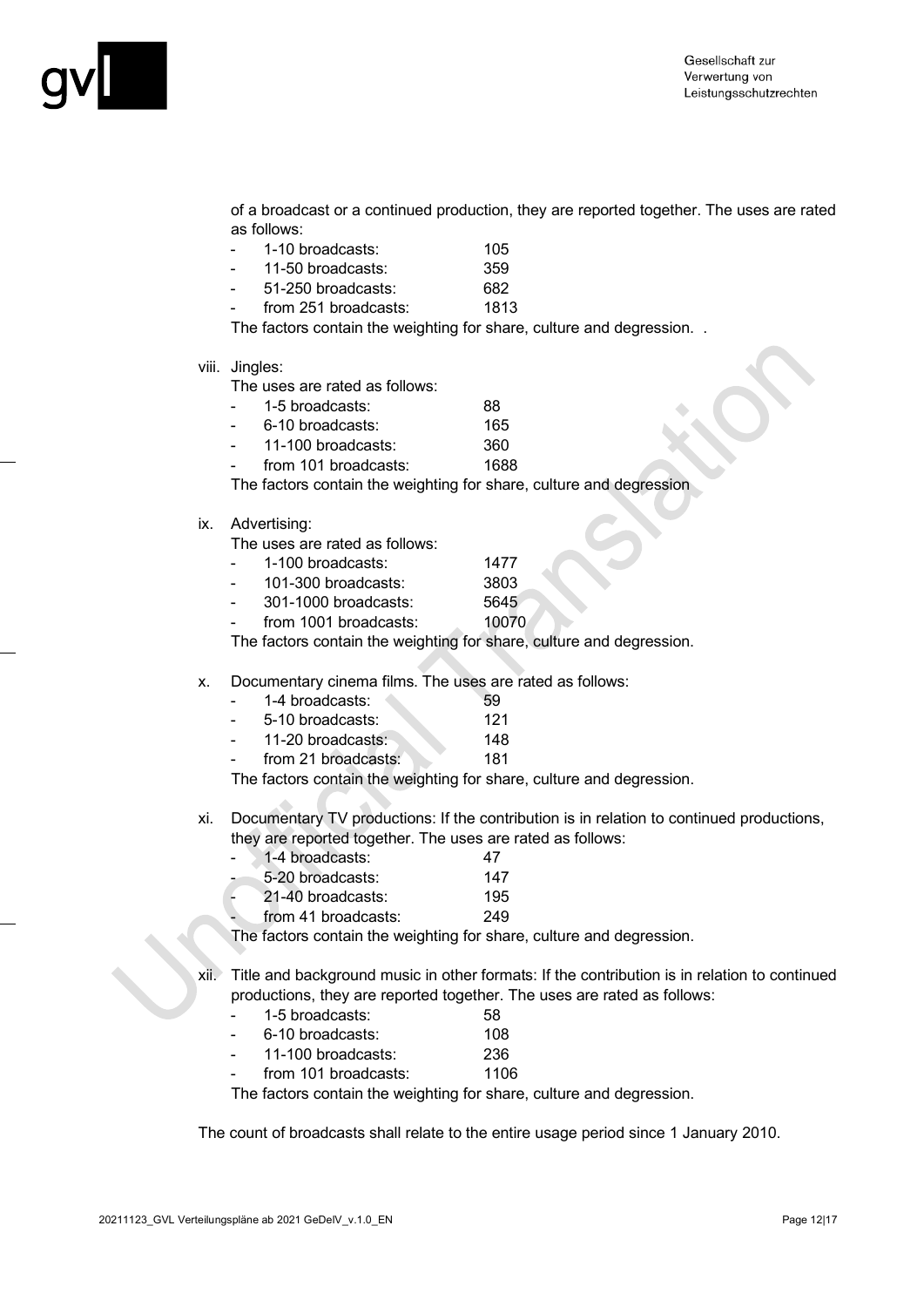

ccc) Nature of the contribution to the production

Depending on the nature and duration of the audio-visual production, the nature of contribution shall be categorised as follows:

- i. For films, series and other fictional productions and documentary formats from 40 minutes onwards, the following shall apply: Actors', dancers' and speakers' contributions shall be categorised based on the number of production units they took part in (shooting days, takes) in relation to the total production units pursuant to Annex 5 From distribution year 2018 onwards, the following shall apply: For contributions by dubbing actors or ensemble narrators for whom no more than five takes of a role with a role description can be established, only 50% of the point value of category C shall be taken into account.
- ii. Actors', dancers' and speakers' contributions to fictional formats and documentary formats under 40 minutes and on all daily series (daily soaps, telenovelas) and documentary soaps shall not be categorised and shall be treated consistently.
- iii. Performances of actors, including amateur actors shall only be taken into account if the contributor demonstrably changes into a role provided by the script, usually with text.
- iv. Contributions to fictional formats and documentary productions shall be weighted as follows:

| 1. Music contribution                | 20% |
|--------------------------------------|-----|
| 2. Spoken contribution/ dubbing      | 25% |
| 3. Actors' contribution - dubbed     | 55% |
| 4. Actors' contribution - not dubbed | 80% |
| 5. Dance contribution                | 80% |

- v. Contributions to stage formats or individual contributions shall be weighted as follows: 1. All contributions 80%
- vi. Music contributors to title and background music in other formats shall be rated as follows:

| 1. All contributions                                                  |  |  |
|-----------------------------------------------------------------------|--|--|
| aio contributione to lingles and advartising shall be retad as follow |  |  |

- vii. Music contributions to jingles and advertising shall be rated as follows:
	- 1. All contributions 20%.
- viii. Music contributors to fictional formats shall not receive more than a joint share of 20% of the remuneration which is allocated to contributions to fictional formats.
- ix. Music contributions to audio logos shall only be weighted at 25% of the normal point value.

#### ff) **Sound recordings which must be remunerated for performing artists arising from the extension of the term of protection (Section 79a UrhG).**

For sound recordings which are still exploited 50 years after their publication, a distribution shall be made to performing artists who contributed to them without having received recurring licence payments. The distribution shall be based on the proceeds yielded for each individual sound recording. They are then paid out in equal shares to the contributing parties.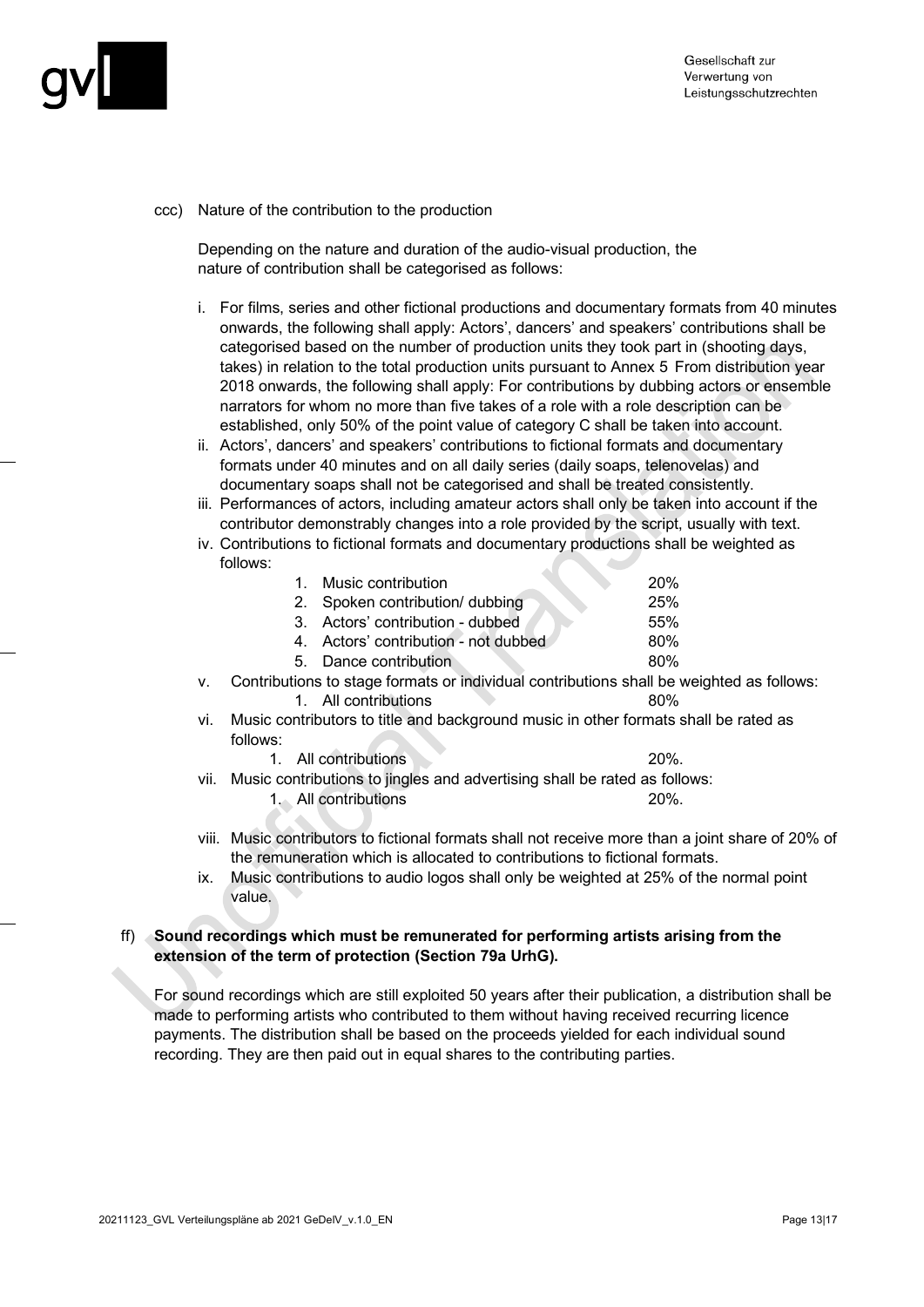

#### **d) Distribution of foreign remuneration to GVL rights holders who have assigned their foreign rights administration to GVL**

In cases where performing artists who are rights holders have entrusted GVL with the administration of their foreign rights for specific countries, the remuneration shall be paid out based on existing and future representation agreements. These agreements shall provide for the remuneration for performers represented by foreign sister societies to be based on a calculation pursuant to these distribution plans. In return, the performers represented by GVL shall receive the remuneration specifically calculated on the basis of the sister societies' distribution plans. In cases where this is not achievable due to a lack of individual details for distribution purposes, and where these details cannot be acquired with a reasonable effort, GVL may, in the framework of the representation agreements, also agree to blanket arrangements, which are based on other available parameters. If sister societies receive lump-sum payments based on this methodology, the relevant payments allocated to the members of sister societies pursuant to items  $I - III$ , should they exceed the amounts calculated for the lump-sum payments, shall be paid as a supplement within each of the distribution budgets applicable to the rights holders of GVL who have assigned GVL with the administration of their rights for the territory of the sister society.

#### **3. Distribution Plan No. 3** – for event organisers

Distribution Plan No. 2 shall be applicable to event organisers. It contains a triple point value of the maximum point value provided for the respective media type.

**4. Distribution plan No. 4** – for producers of sound recordings or video producers relating to the remuneration for broadcasts, public performance, copying and lending[4](#page-13-0)

Remuneration for sound recordings shall be distributed to producers for the respective financial year in relation to the actual usage (broadcast minutes) of their sound recordings in radio / TV broadcasts by public service and private broadcasters pursuant to **Annex 7** of Distribution Plan No. 4. The selection and weighting of broadcasters subject to analysis in the sound recordings and music video clip distribution in **Annex 7** shall be made on the basis of the criteria in **Annex 8**, item I:

Minutes broadcast via the "night programme of ARD" shall only count for the broadcaster in charge of the programme.

Title music, trailers/logos and jingles shall be weighted with 10% of the broadcast duration of a programme provided that they stem from various sound recordings. For all other types of usage, the broadcast duration shall be weighted in full.

Recordings commissioned by broadcasters themselves, or were produced with broadcasters pursuant to s. 15 AktG or other related enterprises and have been published as sound recordings or audiovisual recordings, shall be weighted at a maximum of 5% of the total broadcast duration relevant for distribution of the channel affected by this rule.

<span id="page-13-0"></span><sup>4</sup>The Distribution Plan is preliminary in that regard.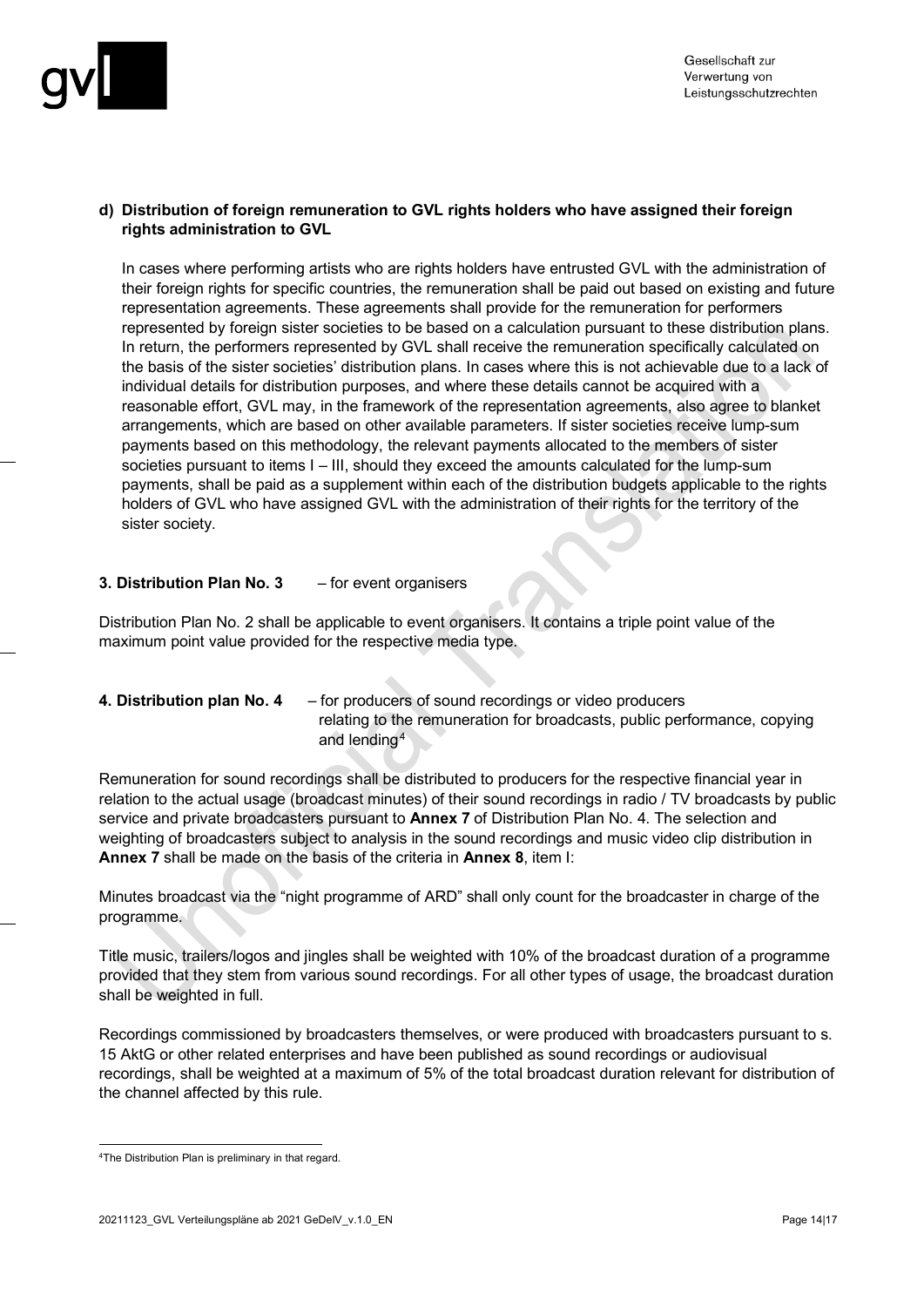

In accordance with the broadcast minutes determined in line with paragraphs 1 to 4 of this Distribution Plan, even remuneration for broadcasters not chosen for analysis and remuneration for public performance and copying shall be distributed.

In the first three complete years after an agreement has been entered into, and in addition to a potential short financial year, the number of minutes shall be increased to 100, as long as broadcast minutes have accrued at all. Producers which generated less than 15 broadcast minutes for sound recordings shall not participate in the distribution (minimum threshold).

Remuneration for music video clips shall be allocated to the producers in proportion to the usage during the respective financial year by public service and private broadcasters pursuant to **Annex 7** of Distribution Plan No. 4. Each usage of a music video clip with a duration of over 45 seconds and a usage of 10 excerpts each with a duration up to and including 45 seconds shall qualify as one usage.

If video producers retain a remuneration entitlement pursuant to Section 94 (4) of the German Copyright Act for certain music video clip productions, the distribution to them shall be made on the basis of the data from the initial distribution of the relevant year, from the distribution year 2019 on the basis of the year before the previous year as follows: First, the total share due to video-clips for remuneration entitlements shall be calculated. The broadcasts of music video clips reported to GVL pursuant to this Distribution Plan shall be calculated as follows: excerpts shall be calculated at 45 seconds each and entire music video clips with 3 minutes. The total duration resulting from this is then doubled. The final amount shall be put into the ratio of the total determined broadcast minutes of sound recordings pursuant to this Distribution Plan. The result is the total remuneration share allocable to video clips. The remuneration specifically allocable to each individual clip shall now be calculated as a ratio between the total usage of this video clip and the total of all video clip usages. The amounts thus calculated must be deducted from the payments to the producers who had the broadcast rights assigned to them. If a producer of a sound recording has received an unreduced distribution payment, he must pay it back and the amounts in question may be recouped from future distributions. In the event that video producers and the commissioning producer of sound recordings claim any entitlements GVL shall put the distributable amount allocated to the video on hold. GVL shall only be obliged to pay one of the claiming parties if the parties either provide a contractual agreement or a legally binding court decision which proves the entitlement of one of the parties.

Entitlements and claims by producers of sound recordings and music video clip producers to participate in the remuneration requires that they declare their rights ownership to GVL. Rights holders shall be obliged to provide GVL with evidence of their rights ownerships if they are prompted to do so. The share reserved for rights holders whose rights ownership has not yet been established, shall be calculated based on the reported usages of the relevant productions, increased by a risk premium for productions that have not been reported to GVL, but are relevant for distribution. Rights holders may establish their claims up to three years after the financial year during which income was collected for the rights has lapsed. In the fourth year, the retention period ends; reserves still available must be dissolved and distributed on an accrual basis, as long as the total amount per distribution is more than EUR 500,000. In case the amount falls short of EUR 500,000, it can be allocated to the next regular distribution.

In the case where producers of sound recordings or video producers entitled to such rights have entrusted GVL with the management of their rights for specific countries, their participation in the respective remuneration shall be based on existing and future representation agreements. These agreements shall provide for the remuneration for producers of sound recordings represented by foreign sister societies to be based on a calculation pursuant to these Distribution Regulations. In return, producers of sound recordings and video producers represented by GVL shall receive the remuneration specifically calculated on the basis of the sister societies' distribution regulations. In cases where this is not achievable due to a lack of individual details for distribution purposes, and where these details cannot be acquired with a reasonable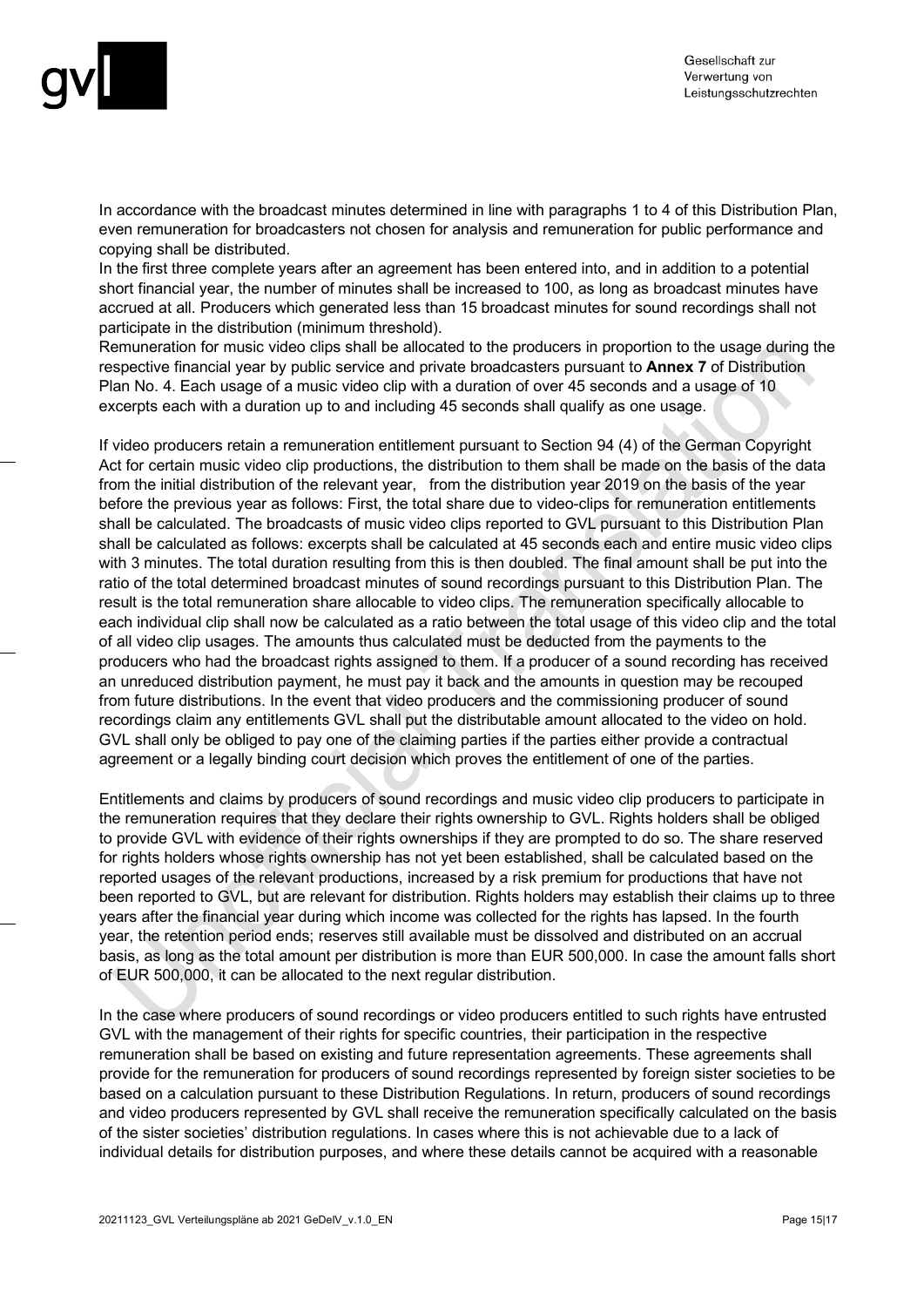

effort, GVL may, in the framework of the representation agreements, also agree to blanket arrangements, which are based on other available parameters. If sister societies receive lump-sum payments based on this methodology, the relevant payments allocated to the members of sister societies pursuant to this Distribution Plan, should they exceed the amounts calculated for the lump-sum payments, shall be paid as a supplement to the rights holders of GVL who have assigned GVL with the administration of their rights for the territory of the sister society.

As a rule, the distribution of rights' remuneration shall take place nine months after the end of the financial year during which it was collected, at the latest; except thereof are cases where there are objective grounds preventing GVL to do so.

The Assembly of Shareholders and Delegates may resolve that the non-distributable revenues pursuant to ff) may, pursuant to Section 30 VGG, be used for social and cultural purposes.

**5. Distribution Plan No. 5** – regarding allocations for cultural, politico-cultural and social purposes

Specially reserved fees - up to a maximum of 5% of the amount available for distribution - shall be used in accordance with the guidelines agreed by the Board relating to grants for cultural, politico-cultural and social purposes as resolved by the Board on 12/03/2012 and 20/11/2012.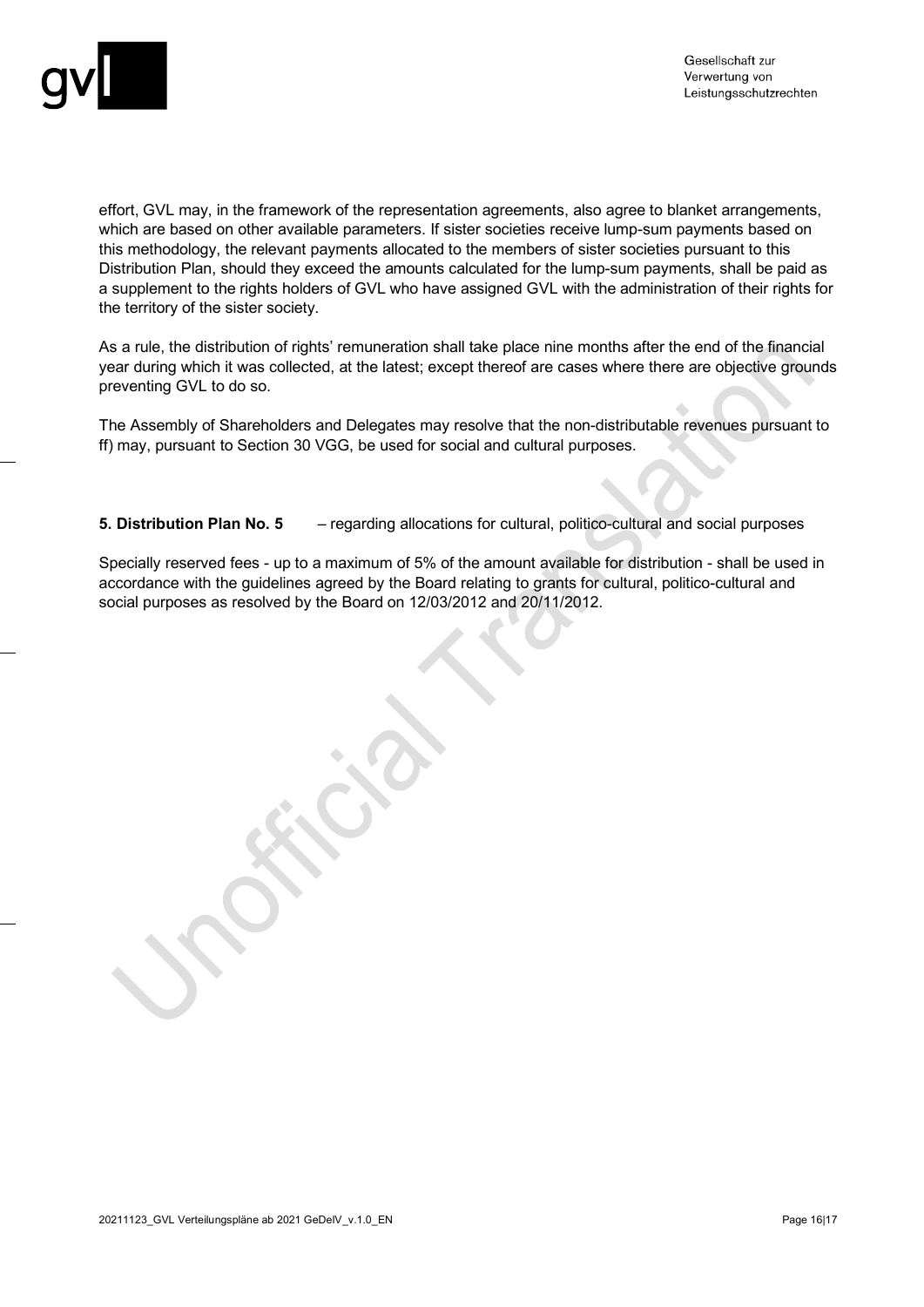

#### **III. DISTRIBUTION PROCESS**

The pay-out of the distributable amounts for the respective financial year pursuant to Distribution Plans Nos. 1-4 shall be made to the rights holders, usually in September of the subsequent year (initial distribution) as well as in the consecutive distributions of the subsequent years up to the final distribution. The final distribution takes place once the registration deadline has expired. Remuneration entitlements arising from the distribution budget "Sound recordings that have been publicly performed without any relevant broadcast usage" can be submitted up to 31/12/2020 for the distribution years 2016-2018, and up to 31 December of the year following the year of usage for the distribution years thereafter.

1. Distributable amounts which, despite all necessary efforts undertaken by GVL to find and reach the addressee could not be delivered within three years from the first attempt to deliver the payment to the rights holder for reasons GVL is not responsible for, shall be allocated and distributed to the remaining performing artists and/or producers or event organisers.

Allocations for cultural, politico-cultural and social purposes in line with distribution plan no. 5 have already been paid out during the relevant financial year.

- 2. In the event that the distribution for a specific distribution period should turn out to be systematically faulty in its entirety or in parts, specifically in cases where this is due to the invalidity of a provision of the underlying distribution plans (including their Annexes), and if a complete reversal and rerun of the distribution is not possible or only feasible at disproportionate costs,
	- a) the level of the entitlements arising from the faulty distribution can be estimated if a precise calculation is not possible or only at disproportionate costs,
	- b) the entitlements of those adversely affected by the faulty distribution may be satisfied from current and future collections,
	- c) reclaim entitlements by the society may be offset against future payment entitlements
	- d) or, instead of these amounts being offset, reclaim entitlements by the society may be waived in their entirety or in part.

When selecting from these measures, the aim is to consider that the relevant entitlements are being fulfilled as completely as possible, and to observe the requirement of proportionality. The principle of equality shall be observed and cases of hardship must be taken into consideration.

- 3. Remuneration arising from rights shall continue to be collected, managed and distributed based on the general rules if the rights holder is entitled to income from the rights
	- a) for usages in a period before the rights representation relationship had been effectively terminated or the withdrawal of rights had entered into force, or
	- b) arising from an exploitation right which the collective management organisation/music licensing company had assigned before the rights representation relationship had been effectively terminated or the withdrawal of rights had entered into force.

Berlin, 23/11/2021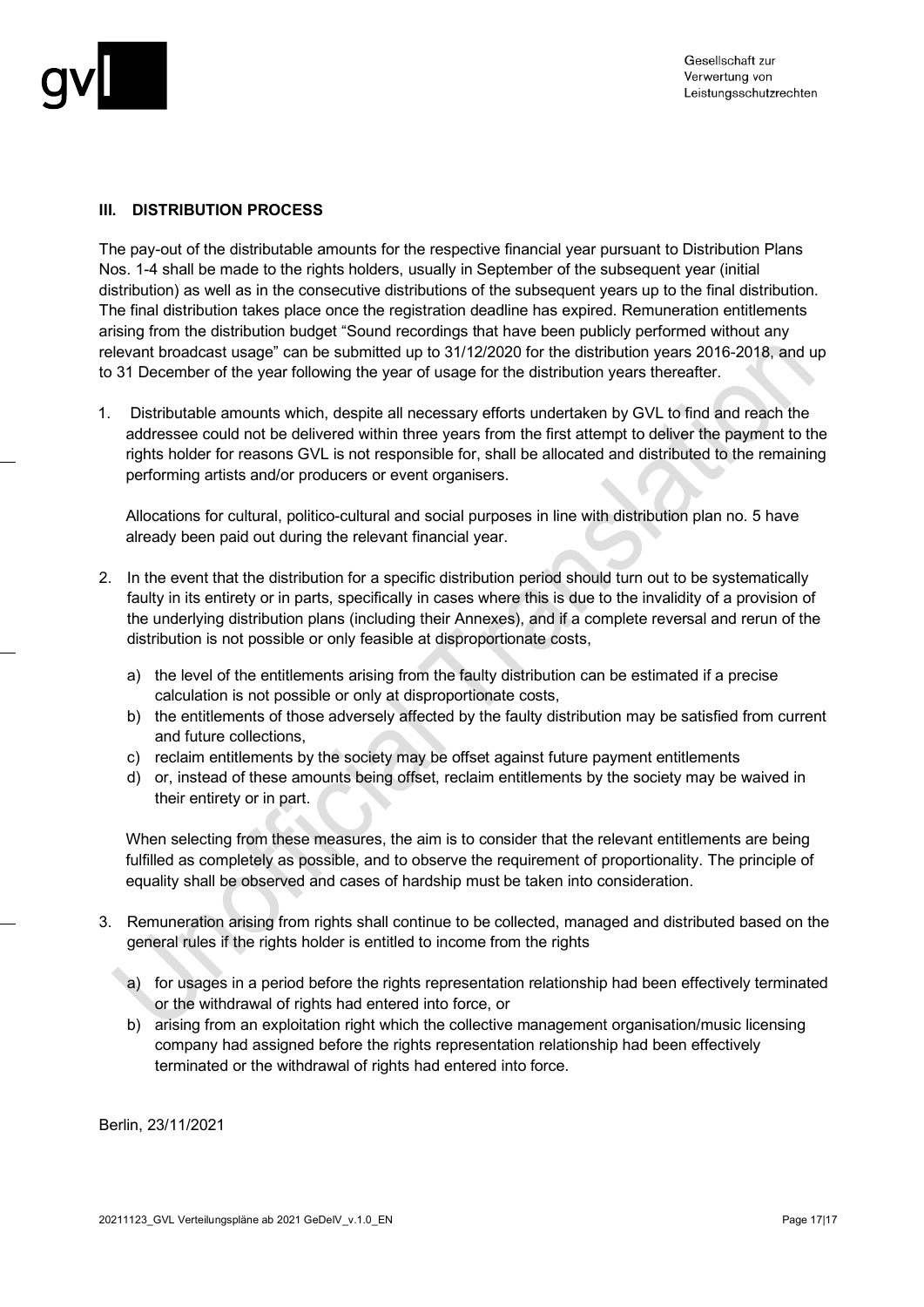# **Annex 1 to Distribution Plan No. 2 from 2021 onwards**

Point values (weighting) contributors' categories

## **Sound recordings (TT) & music video clip productions (VC) / broadcasters' own productions (NTT)**

- 
- **Instrumentalist:** Soloist
- **Instrumentalist:** Ensemble/band member
- **Singer:** Soloist
- **Singer:** Ensemble/band member
- video clip director <sup>3</sup> **Dancer**<sup>3</sup> **Dancer**<sup>3</sup> **Singer:**
- **Artistic speaker or** raconteur (blanket category) 1
- Literary director<sup>1</sup>

#### **A** (4 points) **B** (3 points) **C** (1 point)

- Conductor **Definition** Other music video clip author<sup>3</sup>
	- Artistic speaker or raconteur (blanket category) $^2$
	- $\blacksquare$  Literary director  $\frac{2}{3}$   $\blacksquare$  Singer:
	- Actor (blanket category)<sup>3</sup> **Singer:**
	-
	-

- Instrumentalist: Studio musician / Line-up
- **Instrumentalist:** Orchestra musician
- Choir singer
- Background/studio singer
- Artistic producer **I** Instrumentalist: Orchestra replacement
	- Choir replacement
	- **Studio conductor**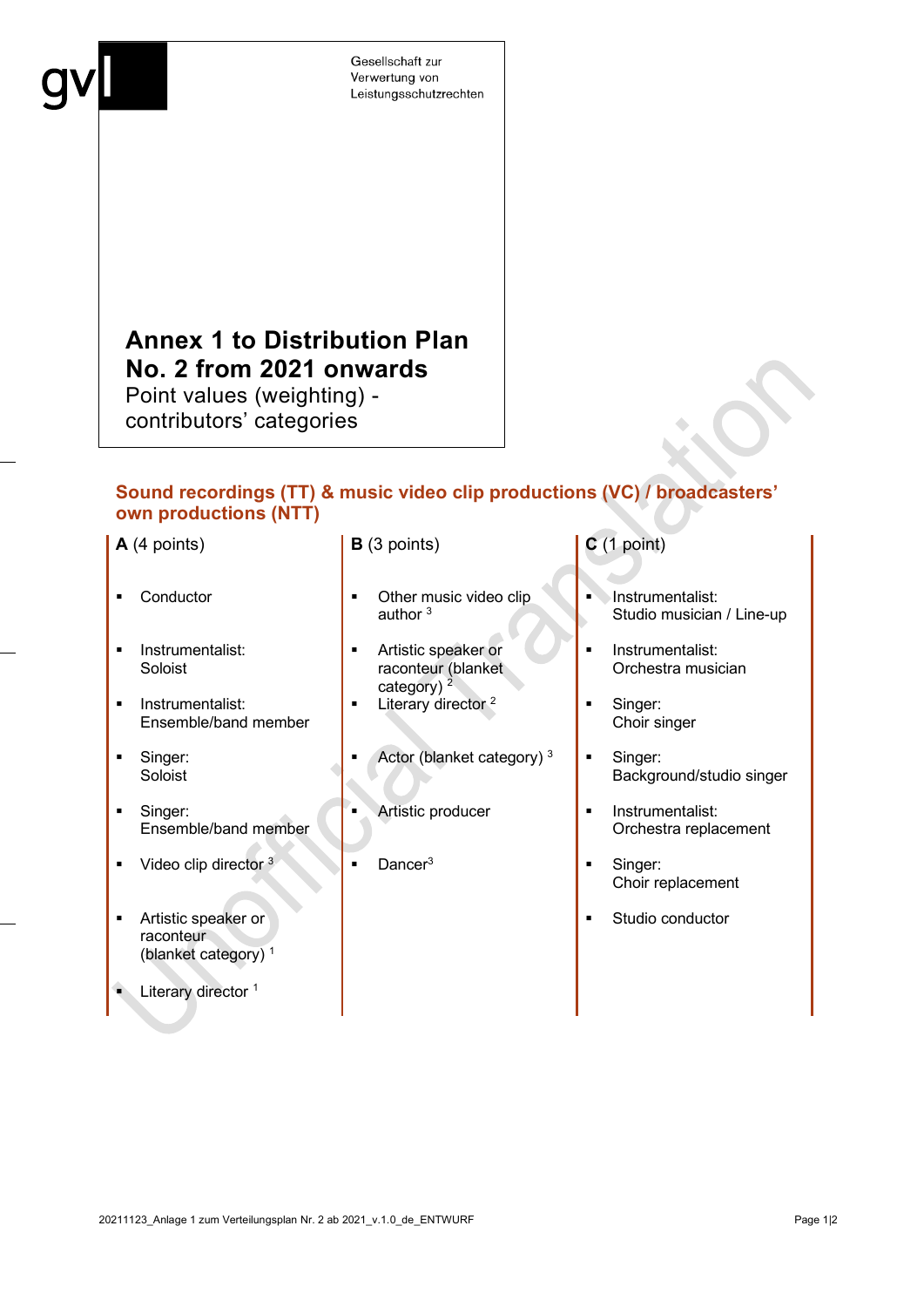

## **Audio-visual productions (AV)**

- Dubbing actor (category A)
- **Dubbing director Dubbing artist**
- Actor (Category A)
- **Artistic speaker or raconteur** Actor (Category A)
- 
- Literary director **Stunt player 4** and the stunt player 4 and the Stunt player 4 and the Stunt player 4
- Contributions to individual features and to any other productions which are only taken into account in extracts
- **A** (6 points) **B** (3 points) **C** (1 point)
	- **Dubbing actor** (category B)
	- Actor (Category B)
	- Artistic speaker or raconteur (Category B)
	-

- Dubbing actor (category C)
- Ensemble 4
- Actor (Category C)
- Artistic speaker or raconteur Actor (Category A)
- Dancer (category A) Dancer (category B) Dancer (category C)
	-

Actors', dancers' and speakers' contributions to fictional formats under 40 minutes and to all daily series (daily soaps, telenovelas) and documentary soaps shall not be categorised and shall be treated consistently (3 points) .

Actors', dancers' and speakers' contributions to documentary formats under 40 minutes shall not be categorised and shall be treated consistently (1 point).

In the sub-budgets AV - concert, ballet, opera, theatre, AV - cabaret, comedy programme, AV- jingles and AV - advertising as well as NTT - jingles and NTT - advertising all artistic contributions shall be treated as a general category (3 points).

In the sub-budgets NTT - radio plays, NTT - small literary formats, AV - cinema movies, AV - TV films, short films, TV series, comedy series, AV - daily soaps, telenovelas. And AV - documentary soaps, courtroom shows as well as AV - documentary cinema films and AV - documentary TV productions, music contributions shall be treated as a general category (3 points).

In the sub-budgets NTT - radio plays and readings and NTT - small literary formats as well as the budget for sound recordings (spoken word productions)

<sup>2</sup> In the sub-budgets NTT - broadcasters' own music productions and in the budget sound recordings (music productions)

In the budget music video clips<br>Caveat: this is subject to evaluation. There may be reclaims resp. offset payments based on decisions to undertake corrections.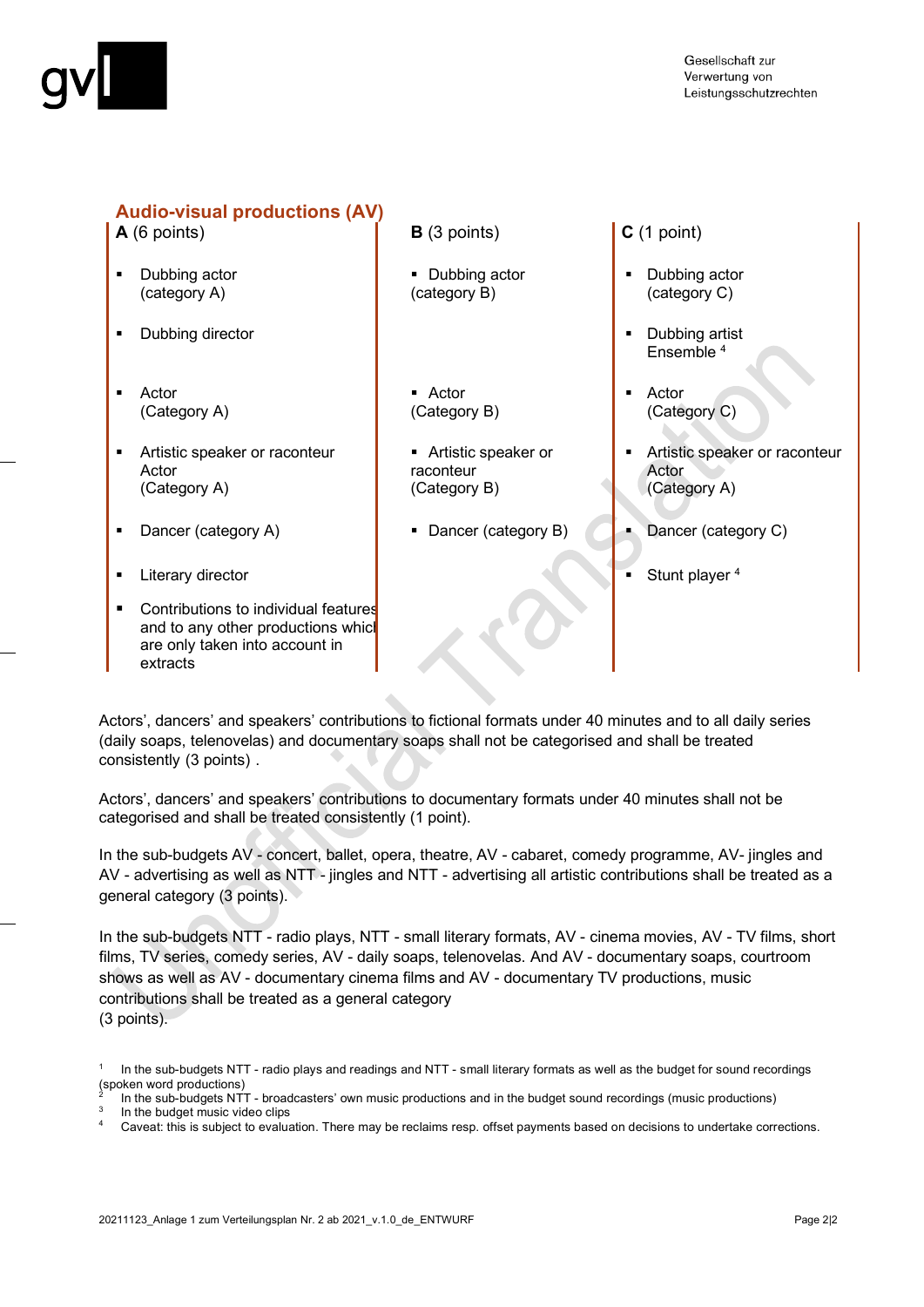

# **Annex 2 to Distribution Plan No. 2 (Performing Artists) from 2021 onwards for distribution**

**year 2021** Sound recordings (broadcasts of commercially published sound recordings) and music video clips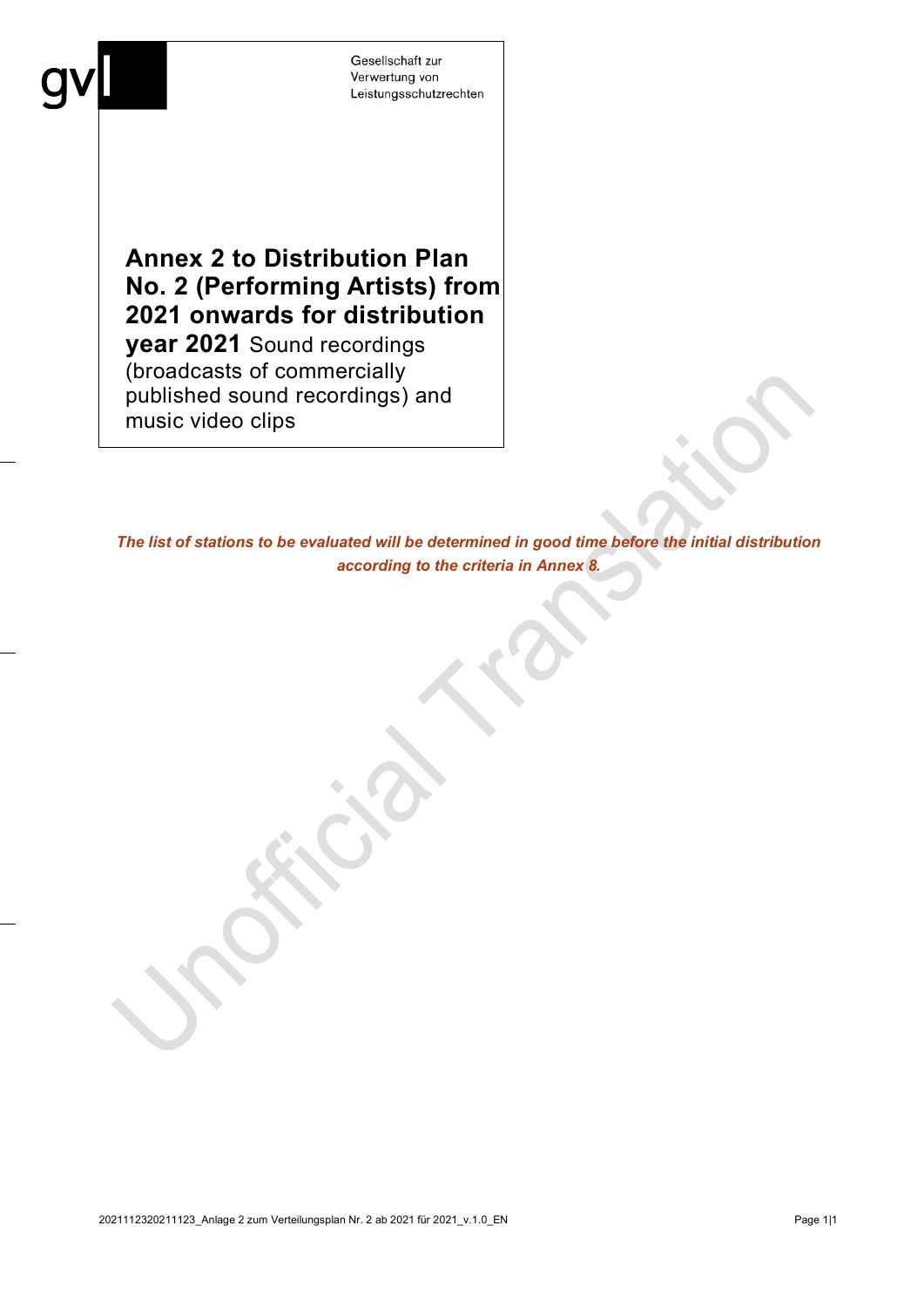**Annex 3 to Distribution Plan No. 2 from 2021 onwards for distribution year 2021** Broadcasts of productions that have not been released on commercially

I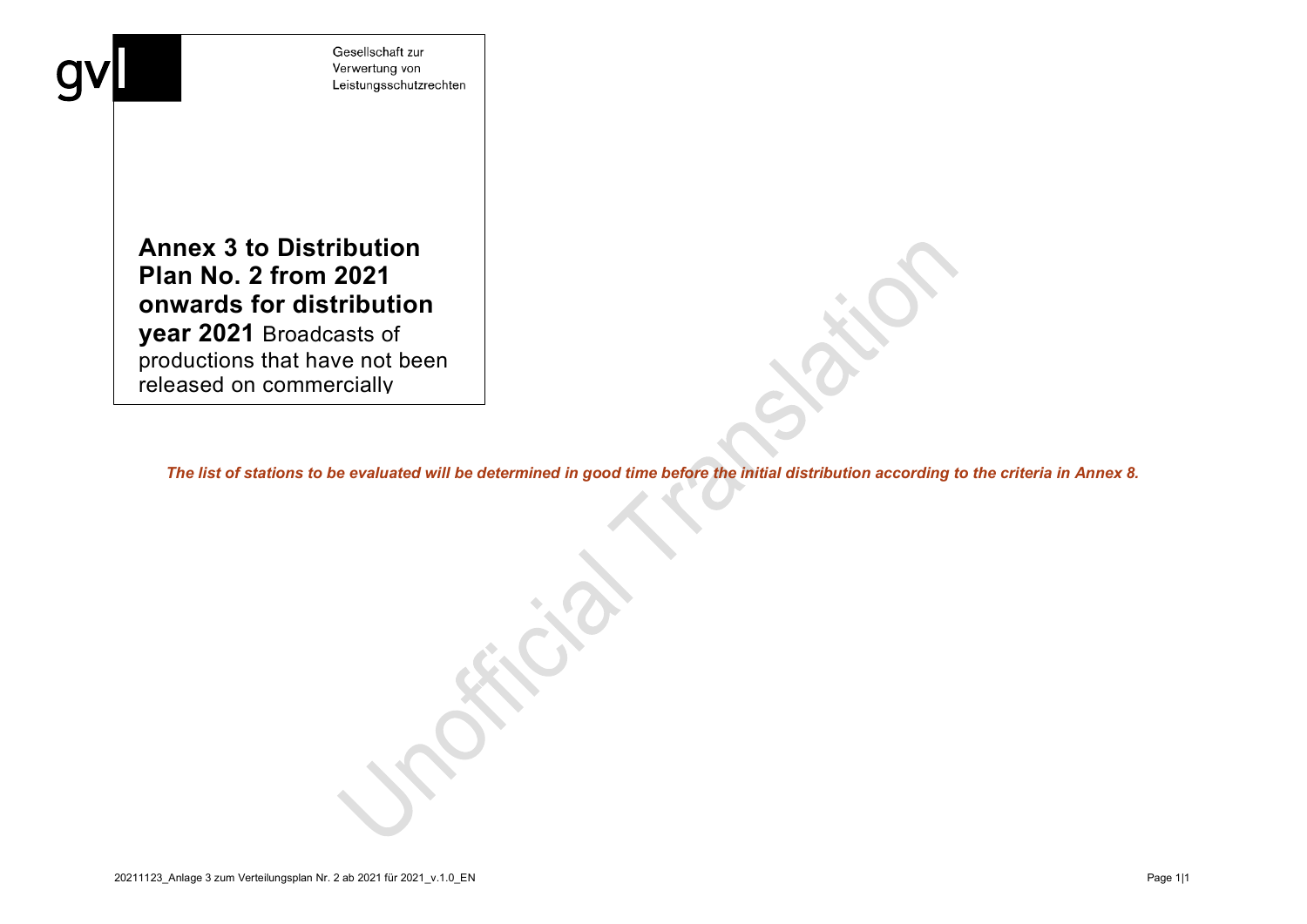# **Annex 4 to Distribution Plan No. 2 from 2021 onwards for distribution year 2021**

Audiovisual productions except music video clips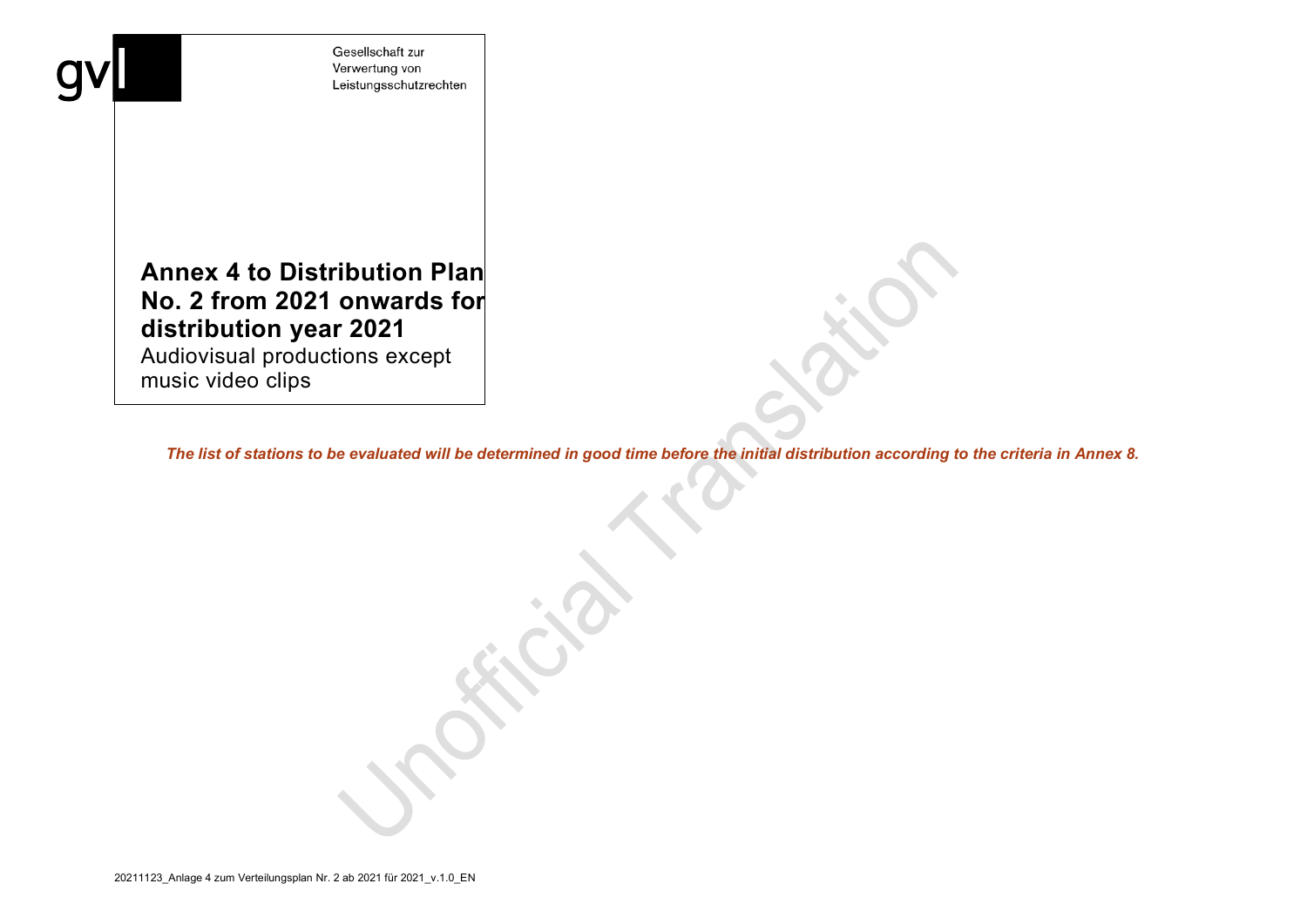# **Annex 5 to Distribution Plan No. 2 from 2021 onwards for distribution year 2021**

(Dubbing) Actors' categories

### **Actors' categories [1](#page-22-0)**

#### **Average number of shooting days of an entire audiovisual production in certain decades**

|                          | 40 minute-<br>productions                  | 60 minute-<br>productions | 90 minute-<br>productions |  |
|--------------------------|--------------------------------------------|---------------------------|---------------------------|--|
| From 2000                | 7 shooting days                            | 13 shooting               | 21 shooting               |  |
|                          |                                            | days                      | days                      |  |
| 1990 - 1999              | 11 shooting                                | 17 shooting               | 26 shooting               |  |
|                          | days                                       | days                      | days                      |  |
| 1980 - 1989<br>п.        | 13 shooting                                | 19 shooting               | 27 shooting               |  |
|                          | days                                       | days                      | days                      |  |
| 1970 - 1979<br>п.        | 15 shooting                                | 20 shooting               | 29 shooting               |  |
|                          | days                                       | days                      | days                      |  |
| 1900 - 1969              | 16 shooting                                | 22 shooting               | 30 shooting               |  |
|                          | days                                       | days                      | days                      |  |
|                          |                                            |                           |                           |  |
|                          | Share of the total number of shooting days |                           |                           |  |
| <b>Actors category A</b> | > 40%                                      |                           |                           |  |
| <b>Actors category B</b> | $20 \% - 40 \%$                            |                           |                           |  |
| <b>Actors category C</b> | $< 20\%$                                   |                           |                           |  |

In the case of cinema productions, the average production duration of 0.42 shooting days per minute of the entire duration shall be taken as a basis.

<span id="page-22-0"></span><sup>&</sup>lt;sup>1</sup> Also relates to dancers.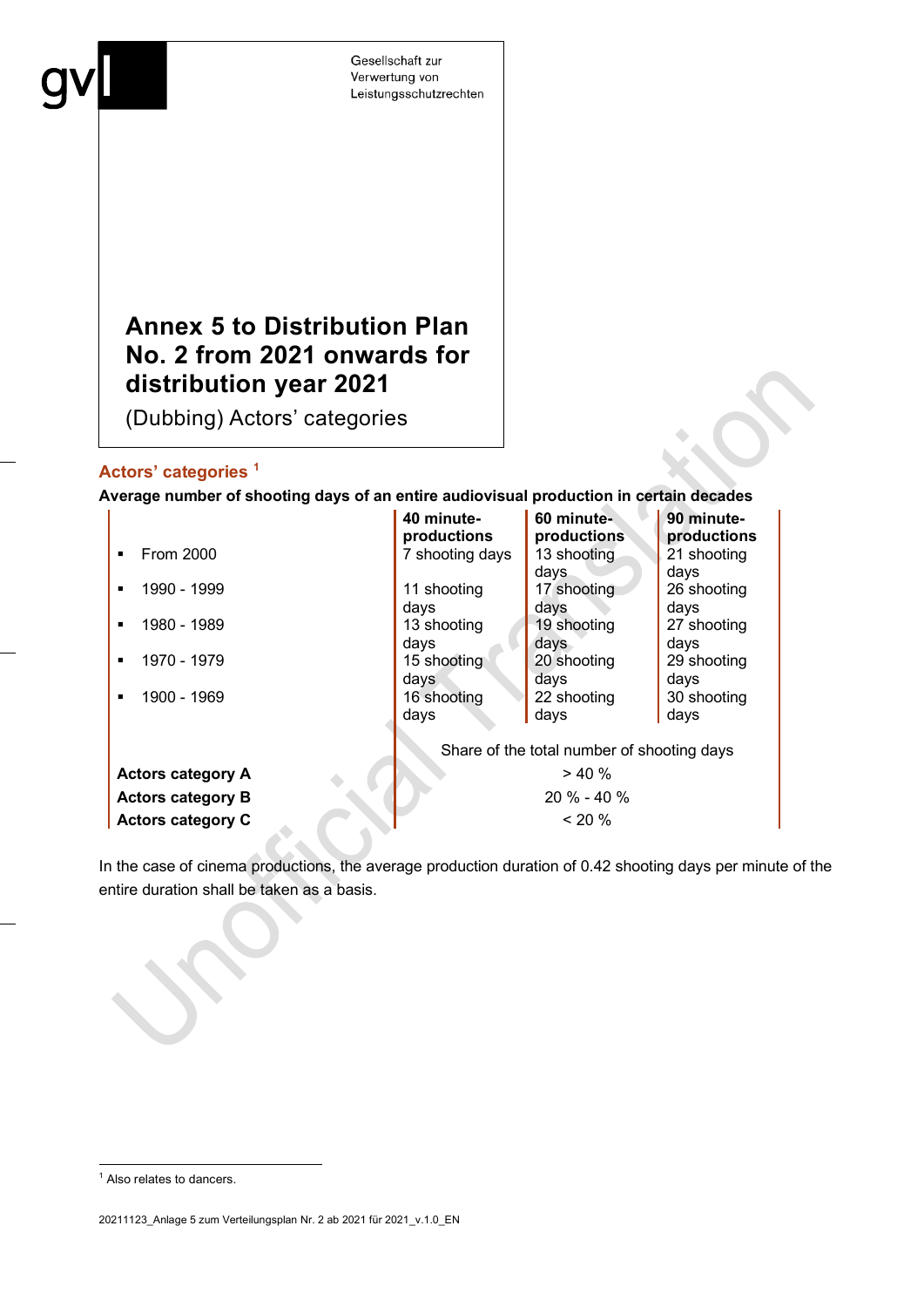

# **Actors' categories [2](#page-23-0) [3](#page-23-1)**

**Average number of takes of an entire dubbing/synchronisation production**

|                           | 40-50<br>minute-<br>production<br>s | $51 - 65$<br>minutes-<br>production<br>s | 66-84<br>minutes-<br>productio<br>ns | 85-105<br>minutes | $105+$<br>minute-<br>productio<br>ns |
|---------------------------|-------------------------------------|------------------------------------------|--------------------------------------|-------------------|--------------------------------------|
| Number of takes           | 440                                 | 561                                      | 726                                  | 935               | 1155                                 |
|                           |                                     |                                          |                                      |                   |                                      |
|                           | Share of the total number of takes  |                                          |                                      |                   |                                      |
| Dubbing actors category A | $\geq 15 \%$                        | $\geq 15 \%$                             | $\geq 15 \%$                         | $\geq 15 \%$      | $\geq 15 \%$                         |
| Dubbing actors category B | $\geq 6$ % and                      | $\geq 6$ % and <                         | $\geq 6$ % and                       | $\geq$ 3 % and    | $\geq$ 3 % and                       |
|                           | $< 15 \%$                           | 15%                                      | $< 15 \%$                            | $< 15 \%$         | $< 15 \%$                            |
| Dubbing actors category C | $< 6\%$                             | $< 6\%$                                  | $< 6\%$                              | $<$ 3 %           | $<$ 3 %                              |

<span id="page-23-0"></span> $2$  Also relates to artistic speakers.

<span id="page-23-1"></span> $^3$  For old productions, other criteria may be suitable according to the DPMA.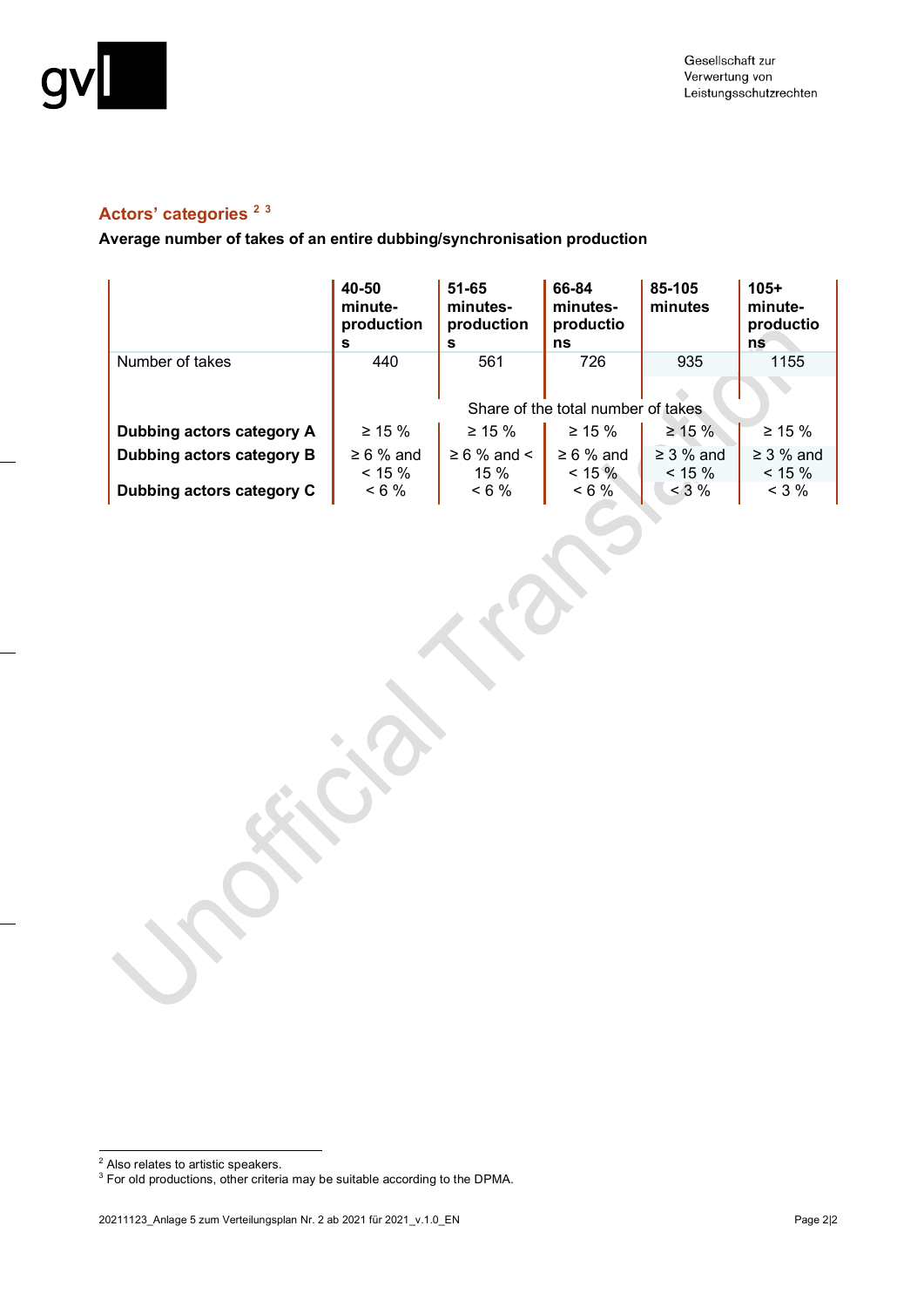# **Annex 6 to Distribution Plan No. 2 from 2017 onwards**  Taking the income into consideration

**(no longer applicable)**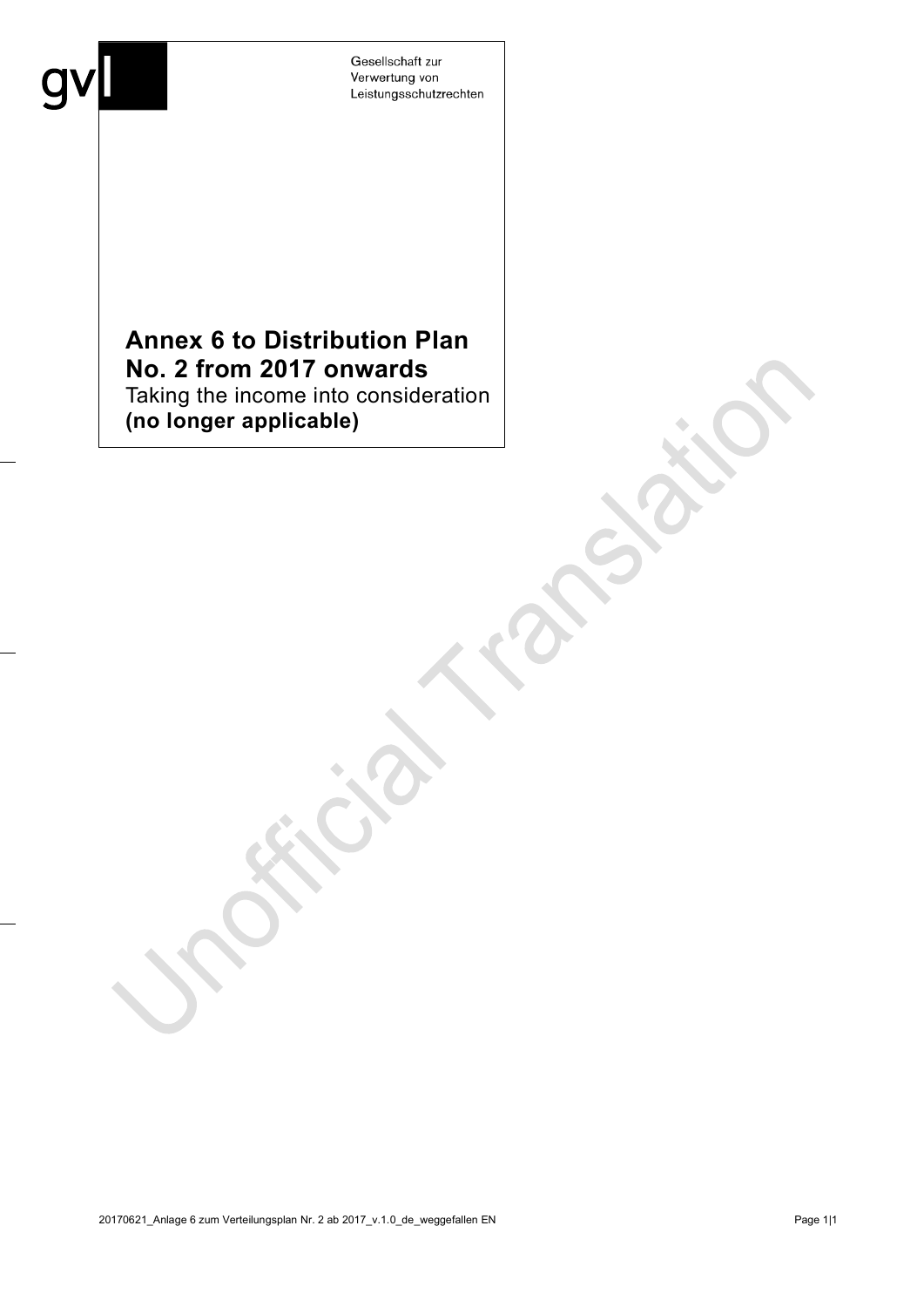**Annex 7 to Distribution Plan No. 4 (producers of sound recordings) from 2021 onwards for distribution year 2021**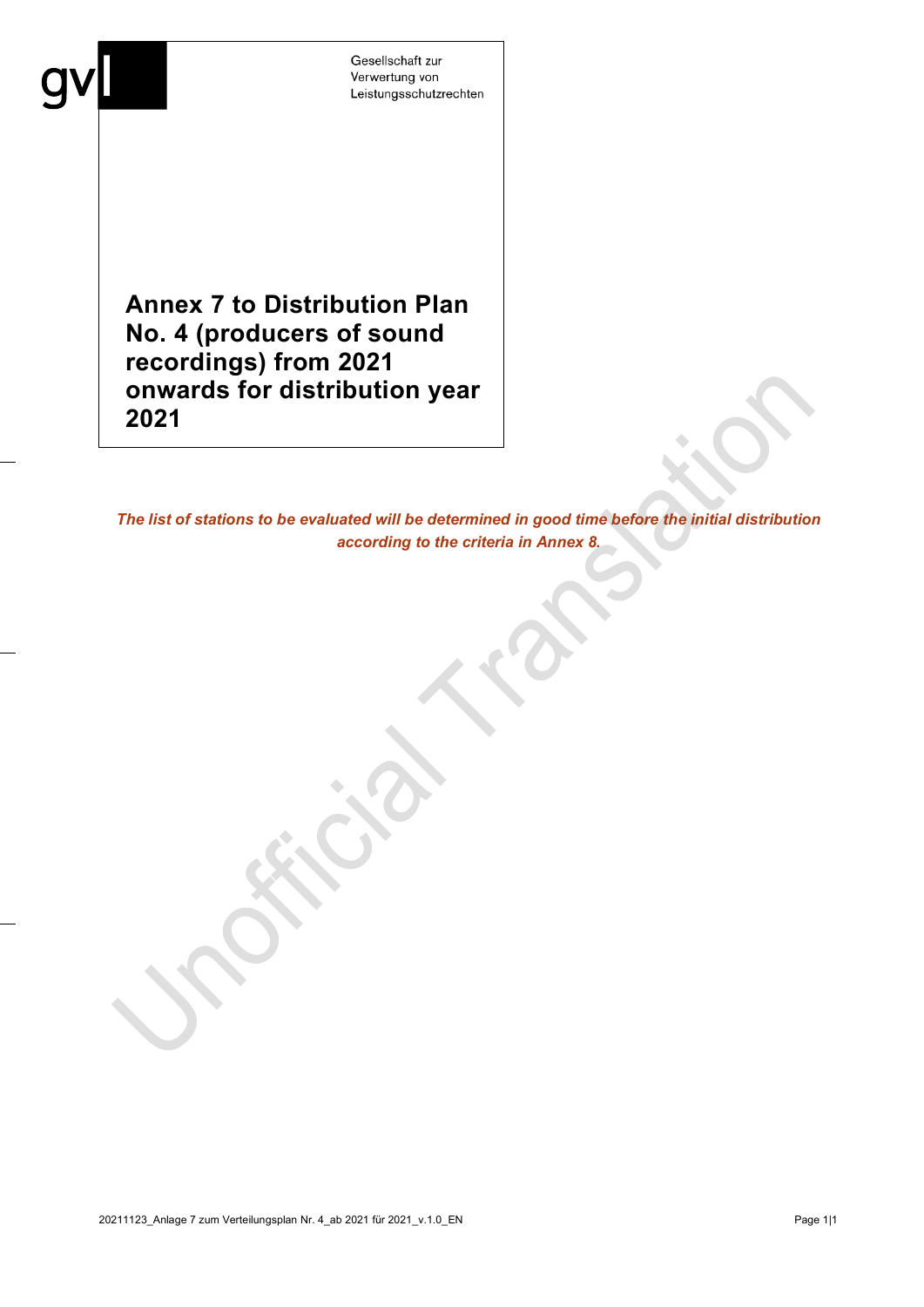**Annex 8 Criteria for the selection and weighting of broadcasters subject to analysis[1](#page-26-0) from distribution year 2021**

**I. Commercially published sound recordings broadcast pursuant to distribution regulation no. 2 - Annex 2 and distribution regulation no. 4 - Annex 7in radio and TV programmes subject to analysis** 

The **selection of broadcasters subject to analysis in the sound recordings distribution** in Annex 2 is made on the basis of the following criteria:

- Broadcasters whose income in the year preceding the distribution year amounted to at least  $\epsilon$  200,000 will be selected for analysis.
- In the case where broadcasters which are subject to analysis fall below this threshold by a maximum of 15% for a maximum of 3 years, they will be kept in the evaluation selection.
- On the basis of resolutions by the Associates' and Delegates' Assembly, additional broadcasters irrespective of their annual income - can be selected for one-off or permanent analysis if they broadcast a high volume of niche repertoire or productions with a particularly high cultural value. <sup>[2](#page-26-1)</sup> In this case, different resolutions can be made for distribution regulation no. 2 and distribution regulation no. 4.

The determination of the **share factor of the selected TV broadcasters** in Annex 2 is made on the basis of their annual market share (viewers' share). This will be broken down straight proportionally across a sixtier range from 5 to 15.

The **share factor of the radio broadcasters** shall always be indicated with 1.

Provided that programmes contain regional windows, they receive a 75 % share of broadcast minutes; in the case of sub-regional or local windows the share is 50 %.

<span id="page-26-0"></span><sup>&</sup>lt;sup>1</sup> This Annex relates to distribution regulation no. 2 - Annexes 2 to 4 and the distribution regulation no. 4 – Annex 7

<span id="page-26-1"></span> $2$  This currently affects the broadcasters sunshine live, Flux FM as well as ByteFM (from 2019 onwards)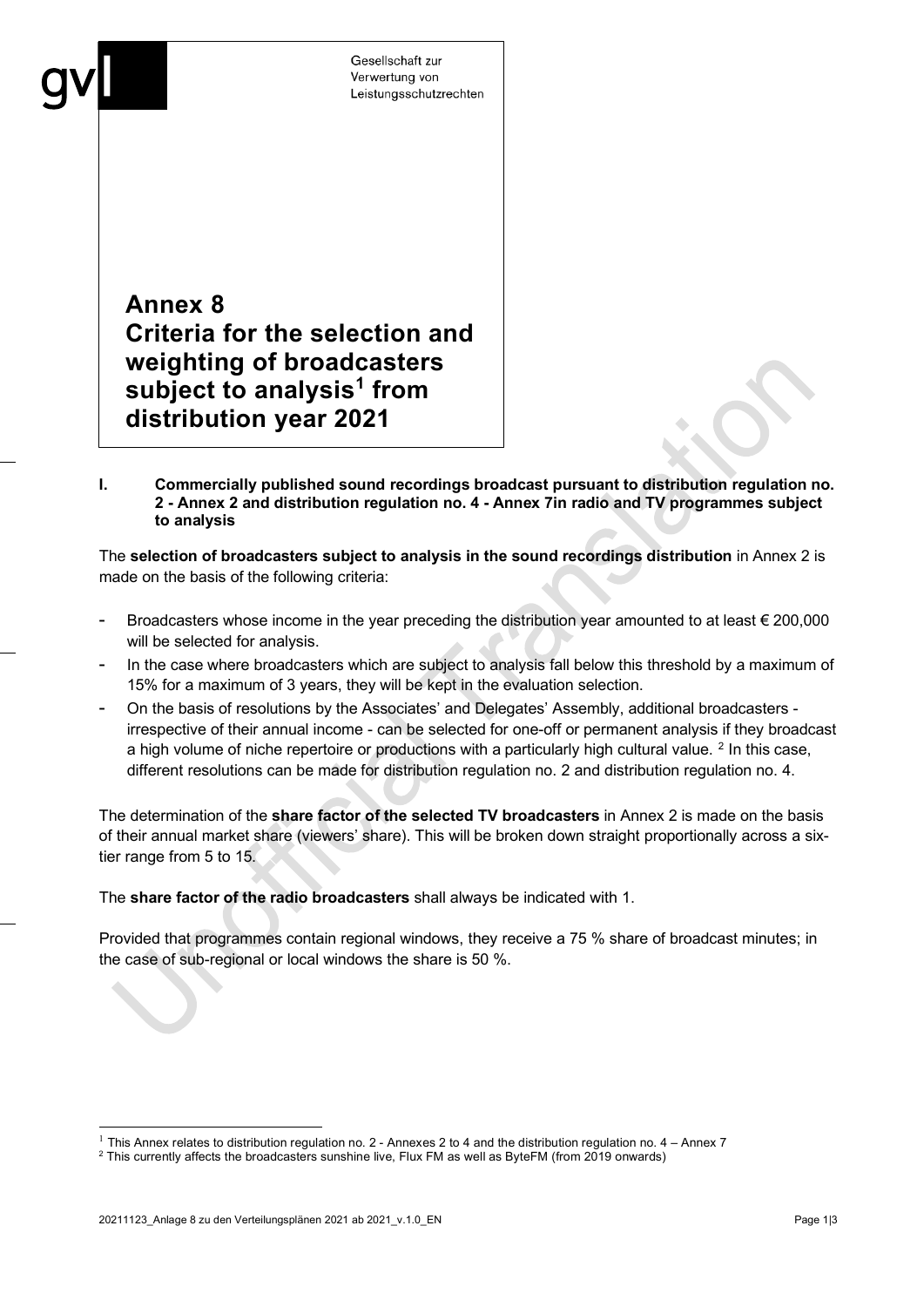

The **cultural factor of the radio and TV broadcasters** in Annex 2 shall be allocated as follows:

Category A: Culture programmes - factor 6

Category B: Broadcasters with a statistically determined programme diversity - factor 3

- The determination shall be made according to the following criteria:
- The radio broadcaster has submitted broadcast reports for a minimum of 1,000 tracks of the respective
	- distribution year AND the submitted broadcast reports have a
	- repetition rate of < 2.0.
	- The repetition rate is calculated as the quotient of broadcast reports and tracks.
- The radio broadcaster has submitted broadcast reports for a min. of 10,000 tracks for the respective
	- distribution year.

Category C: other broadcasters - factor 1

The **selection of broadcasters subject to analysis in the music video clip distribution** in Annex 2 is made on the basis of the following criteria:

- Broadcasters whose income in the year preceding the distribution year amounted to at least  $\epsilon$  20,000 will be selected for analysis.
- In the case where broadcasters which are subject to analysis fall below this threshold by a maximum of 15% for a maximum of 3 years, they will be kept in the evaluation selection.
- On the basis of resolutions by the Associates' and Delegates' Assembly, additional broadcasters irrespective of their annual income - can be selected for one-off or permanent analysis if they broadcast a high volume of niche repertoire or productions with a particularly high cultural value.

For distribution regulation no. 2 - Annex 2, the following shall apply:

The determination of the **share factor of the selected TV broadcasters** in Annex 2 is made on the basis of their annual market share. This will be broken down straight proportionally across a six-tier range from 5 to 15.

#### **II. Productions broadcast on the radio which do not stem from commercially published sound recordings pursuant distribution regulation no. 2 – Annex 3**

The criteria pursuant to I. shall apply. On top of that, the following additional criteria shall apply for the **broadcaster selection** in the respective sub-budgets:

- In sub-budget i., music, all public service broadcasters that are not purely digital and all private broadcasters with broadcasts of the relevant scope (broadcasts > 10 p.a.) shall be selected for analysis.
- In sub-budget ii., radio plays, all public service broadcasters that are not purely digital shall be selected for analysis.
- In sub-budget iii., small literary formats, all broadcasters which are analysed in accordance with Annex 2 of the distribution year, shall be selected for analysis.
- In the sub-budget iv., jingles, broadcasters whose daily reach for the distribution year subject to analysis amounted to at least 2.0%, shall be selected for analysis.